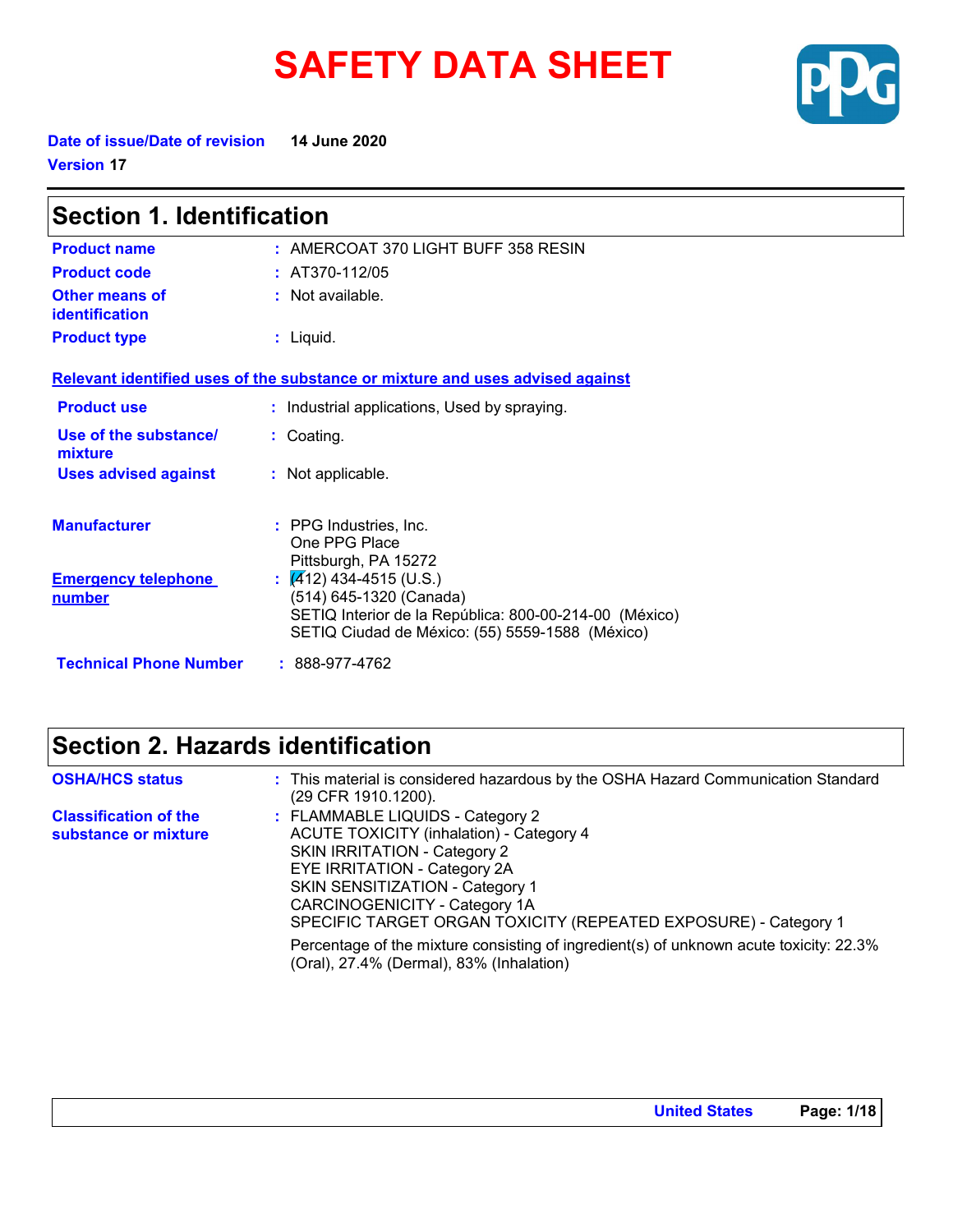## **Section 2. Hazards identification**

This product contains TiO2 which has been classified as a GHS Carcinogen Category 2 based on its IARC 2B classification. For many PPG products, TiO2 is utilized as a raw material in a liquid coating formulation. In this case, the TiO2 particles are bound in a matrix with no meaningful potential for human exposure to unbound particles of TiO2 when the product is applied with a brush or roller. Sanding the coating surface or mist from spray applications may be harmful depending on the duration and level of exposure and require the use of appropriate personal protective equipment and/or engineering controls (see Section 8).

| <b>GHS label elements</b>                  |                                                                                                                                                                                                                                                                                                                                                                                                                                                                                                                                                                                                                                                                                                                         |
|--------------------------------------------|-------------------------------------------------------------------------------------------------------------------------------------------------------------------------------------------------------------------------------------------------------------------------------------------------------------------------------------------------------------------------------------------------------------------------------------------------------------------------------------------------------------------------------------------------------------------------------------------------------------------------------------------------------------------------------------------------------------------------|
| <b>Hazard pictograms</b>                   |                                                                                                                                                                                                                                                                                                                                                                                                                                                                                                                                                                                                                                                                                                                         |
| <b>Signal word</b>                         | : Danger                                                                                                                                                                                                                                                                                                                                                                                                                                                                                                                                                                                                                                                                                                                |
| <b>Hazard statements</b>                   | $\frac{1}{2}$ $\frac{1}{2}$ $\frac{1}{2}$ $\frac{1}{2}$ $\frac{1}{2}$ $\frac{1}{2}$ $\frac{1}{2}$ $\frac{1}{2}$ $\frac{1}{2}$ $\frac{1}{2}$ $\frac{1}{2}$ $\frac{1}{2}$ $\frac{1}{2}$ $\frac{1}{2}$ $\frac{1}{2}$ $\frac{1}{2}$ $\frac{1}{2}$ $\frac{1}{2}$ $\frac{1}{2}$ $\frac{1}{2}$ $\frac{1}{2}$ $\frac{1}{2}$<br>Causes skin irritation.<br>May cause an allergic skin reaction.<br>Causes serious eye irritation.<br>Harmful if inhaled.<br>May cause cancer.<br>Causes damage to organs through prolonged or repeated exposure.                                                                                                                                                                                 |
| <b>Precautionary statements</b>            |                                                                                                                                                                                                                                                                                                                                                                                                                                                                                                                                                                                                                                                                                                                         |
| <b>Prevention</b>                          | : Øbtain special instructions before use. Wear protective gloves. Wear protective<br>clothing. Wear eye or face protection. Keep away from heat, hot surfaces, sparks, open<br>flames and other ignition sources. No smoking. Use explosion-proof electrical,<br>ventilating or lighting equipment. Use non-sparking tools. Take action to prevent static<br>discharges. Keep container tightly closed. Do not breathe vapor. Do not eat, drink or<br>smoke when using this product. Wash thoroughly after handling.                                                                                                                                                                                                    |
| <b>Response</b>                            | : F exposed or concerned: Get medical advice or attention. IF INHALED: Call a<br>POISON CENTER or doctor if you feel unwell. Take off contaminated clothing and<br>wash it before reuse. Wash contaminated clothing before reuse. IF ON SKIN: Wash<br>with plenty of water. IF IN EYES: Rinse cautiously with water for several minutes.<br>Remove contact lenses, if present and easy to do. Continue rinsing. If eye irritation<br>persists: Get medical advice or attention.                                                                                                                                                                                                                                         |
| <b>Storage</b>                             | : Store in a well-ventilated place. Keep cool.                                                                                                                                                                                                                                                                                                                                                                                                                                                                                                                                                                                                                                                                          |
| <b>Disposal</b>                            | : Dispose of contents and container in accordance with all local, regional, national and<br>international regulations.                                                                                                                                                                                                                                                                                                                                                                                                                                                                                                                                                                                                  |
| <b>Supplemental label</b><br>elements      | : Sanding and grinding dusts may be harmful if inhaled. This product contains crystalline<br>silica which can cause lung cancer or silicosis. The risk of cancer depends on the<br>duration and level of exposure to dust from sanding surfaces or mist from spray<br>applications. Repeated exposure to high vapor concentrations may cause irritation of<br>the respiratory system and permanent brain and nervous system damage. Inhalation of<br>vapor/aerosol concentrations above the recommended exposure limits causes<br>headaches, drowsiness and nausea and may lead to unconsciousness or death. Avoid<br>contact with skin and clothing. Wash thoroughly after handling. Emits toxic fumes when<br>heated. |
| <b>Hazards not otherwise</b><br>classified | : Prolonged or repeated contact may dry skin and cause irritation.                                                                                                                                                                                                                                                                                                                                                                                                                                                                                                                                                                                                                                                      |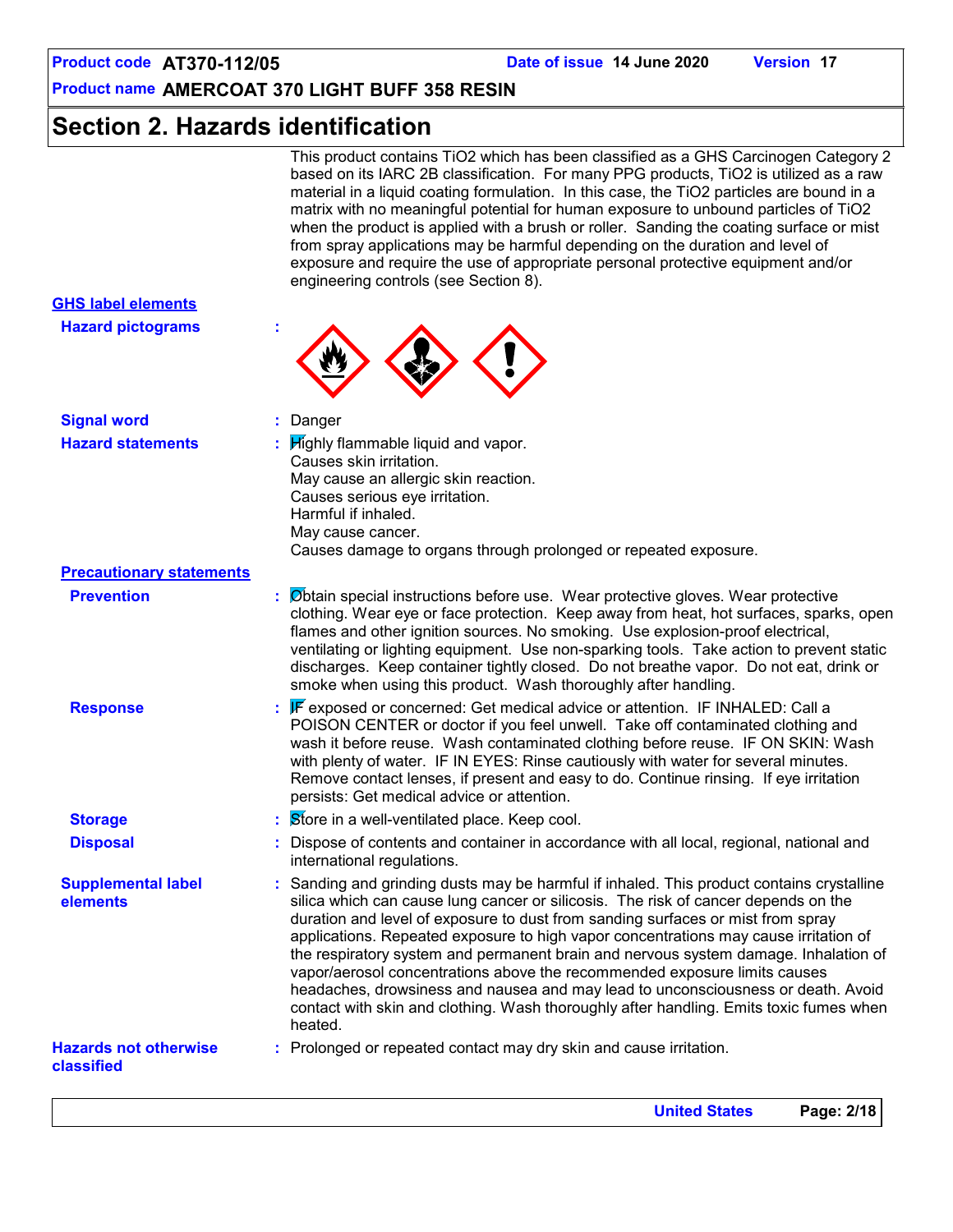## **Section 3. Composition/information on ingredients**

**Substance/mixture :**

Mixture

**Product name :** AMERCOAT 370 LIGHT BUFF 358 RESIN

| <b>Ingredient name</b>                                                                                  | $\frac{9}{6}$         | <b>CAS number</b> |
|---------------------------------------------------------------------------------------------------------|-----------------------|-------------------|
| <b>b</b> arium sulfate                                                                                  | I≥20 - ≤50            | 7727-43-7         |
| crystalline silica, respirable powder (<10 microns)                                                     | I≥20 - ≤50            | 14808-60-7        |
| I butanone                                                                                              | $\geq 5.0 - 510$      | 78-93-3           |
| Epoxy Resin (700 <mw<=1100)< td=""><td><math>\geq 5.0 - 510</math></td><td>25036-25-3</td></mw<=1100)<> | $\geq 5.0 - 510$      | 25036-25-3        |
| l titanium dioxide                                                                                      | l≥1.0 - ≤5.0          | 13463-67-7        |
| Epoxy resin (MW $\leq$ 700)                                                                             | $\geq 1.0 - \leq 4.8$ | 25068-38-6        |
| 4-methylpentan-2-one                                                                                    | $\geq 1.0 - 54.6$     | 108-10-1          |
| xylene                                                                                                  | $\geq 1.0 - \leq 4.5$ | 1330-20-7         |
| n-butyl acetate                                                                                         | 20.10 - ≤2.4          | 123-86-4          |
| ethylbenzene                                                                                            | $ $ < 1.0             | $100 - 41 - 4$    |
| maleic anhydride                                                                                        | <sub>0.10</sub>       | 108-31-6          |

SUB codes represent substances without registered CAS Numbers.

Any concentration shown as a range is to protect confidentiality or is due to batch variation.

**There are no additional ingredients present which, within the current knowledge of the supplier and in the concentrations applicable, are classified as hazardous to health or the environment and hence require reporting in this section.**

**Occupational exposure limits, if available, are listed in Section 8.**

## **Section 4. First aid measures**

If ingestion, irritation, any type of overexposure or symptoms of overexposure occur during or persists after use of this product, contact a POISON CONTROL CENTER, EMERGENCY ROOM OR PHYSICIAN immediately; have Safety Data Sheet information available. Never give anything by mouth to an unconscious or convulsing person.

#### **Description of necessary first aid measures**

| <b>Eye contact</b>  | : Remove contact lenses, irrigate copiously with clean, fresh water, holding the eyelids<br>apart for at least 10 minutes and seek immediate medical advice.                                           |
|---------------------|--------------------------------------------------------------------------------------------------------------------------------------------------------------------------------------------------------|
| <b>Inhalation</b>   | : Remove to fresh air. Keep person warm and at rest. If not breathing, if breathing is<br>irregular or if respiratory arrest occurs, provide artificial respiration or oxygen by trained<br>personnel. |
| <b>Skin contact</b> | : Remove contaminated clothing and shoes. Wash skin thoroughly with soap and water<br>or use recognized skin cleanser. Do NOT use solvents or thinners.                                                |
| <b>Ingestion</b>    | : If swallowed, seek medical advice immediately and show this container or label. Keep<br>person warm and at rest. Do NOT induce vomiting.                                                             |

#### **Most important symptoms/effects, acute and delayed**

**Potential acute health effects**

| <b>Eye contact</b>                  | : Causes serious eye irritation.                                                      |
|-------------------------------------|---------------------------------------------------------------------------------------|
| <b>Inhalation</b>                   | $\therefore$ Harmful if inhaled.                                                      |
| <b>Skin contact</b>                 | : Causes skin irritation. Defatting to the skin. May cause an allergic skin reaction. |
| <b>Ingestion</b>                    | : No known significant effects or critical hazards.                                   |
| <b>Over-exposure signs/symptoms</b> |                                                                                       |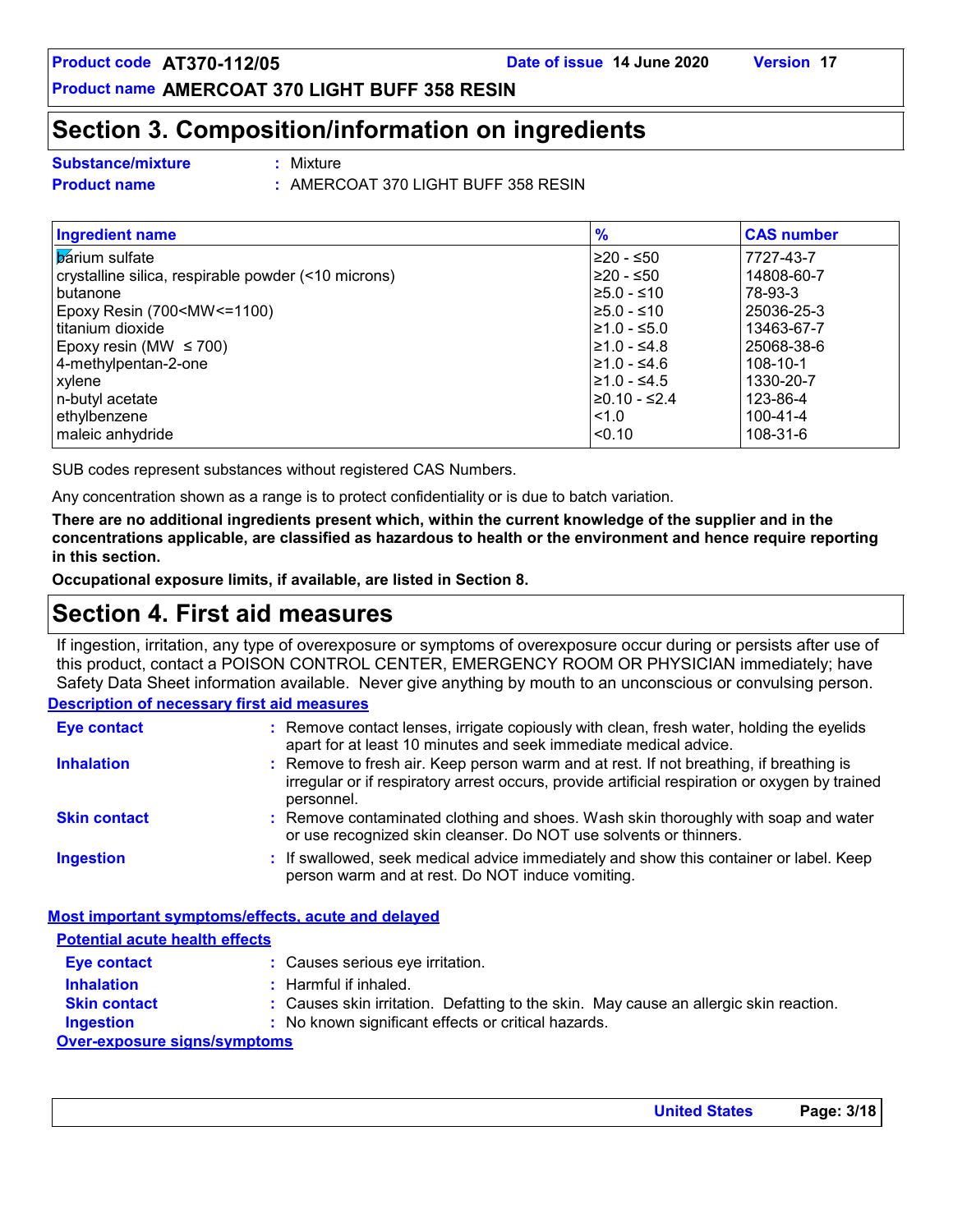#### **Product name AMERCOAT 370 LIGHT BUFF 358 RESIN**

## **Section 4. First aid measures**

| <b>Eye contact</b>  | : Adverse symptoms may include the following:<br>pain or irritation<br>watering<br>redness    |
|---------------------|-----------------------------------------------------------------------------------------------|
| <b>Inhalation</b>   | : No specific data.                                                                           |
| <b>Skin contact</b> | : Adverse symptoms may include the following:<br>irritation<br>redness<br>dryness<br>cracking |
| <b>Ingestion</b>    | : No specific data.                                                                           |

#### **Indication of immediate medical attention and special treatment needed, if necessary**

| <b>Notes to physician</b>         | : Treat symptomatically. Contact poison treatment specialist immediately if large<br>quantities have been ingested or inhaled.                                                                                                                                                                                                                                                                                  |
|-----------------------------------|-----------------------------------------------------------------------------------------------------------------------------------------------------------------------------------------------------------------------------------------------------------------------------------------------------------------------------------------------------------------------------------------------------------------|
| <b>Specific treatments</b>        | : No specific treatment.                                                                                                                                                                                                                                                                                                                                                                                        |
| <b>Protection of first-aiders</b> | : No action shall be taken involving any personal risk or without suitable training. If it is<br>suspected that fumes are still present, the rescuer should wear an appropriate mask or<br>self-contained breathing apparatus. It may be dangerous to the person providing aid to<br>give mouth-to-mouth resuscitation. Wash contaminated clothing thoroughly with water<br>before removing it, or wear gloves. |

#### **See toxicological information (Section 11)**

## **Section 5. Fire-fighting measures**

| <b>Extinguishing media</b>                               |                                                                                                                                                                                                                                                                                                                                                          |
|----------------------------------------------------------|----------------------------------------------------------------------------------------------------------------------------------------------------------------------------------------------------------------------------------------------------------------------------------------------------------------------------------------------------------|
| <b>Suitable extinguishing</b><br>media                   | : Use dry chemical, $CO2$ , water spray (fog) or foam.                                                                                                                                                                                                                                                                                                   |
| <b>Unsuitable extinguishing</b><br>media                 | : Do not use water jet.                                                                                                                                                                                                                                                                                                                                  |
| <b>Specific hazards arising</b><br>from the chemical     | : Highly flammable liquid and vapor. In a fire or if heated, a pressure increase will occur<br>and the container may burst, with the risk of a subsequent explosion. Vapors may<br>accumulate in low or confined areas or travel a considerable distance to a source of<br>ignition and flash back. Runoff to sewer may create fire or explosion hazard. |
| <b>Hazardous thermal</b><br>decomposition products       | Decomposition products may include the following materials:<br>carbon oxides<br>sulfur oxides<br>halogenated compounds<br>metal oxide/oxides                                                                                                                                                                                                             |
| <b>Special protective actions</b><br>for fire-fighters   | : Promptly isolate the scene by removing all persons from the vicinity of the incident if<br>there is a fire. No action shall be taken involving any personal risk or without suitable<br>training. Move containers from fire area if this can be done without risk. Use water<br>spray to keep fire-exposed containers cool.                            |
| <b>Special protective</b><br>equipment for fire-fighters | : Fire-fighters should wear appropriate protective equipment and self-contained breathing<br>apparatus (SCBA) with a full face-piece operated in positive pressure mode.                                                                                                                                                                                 |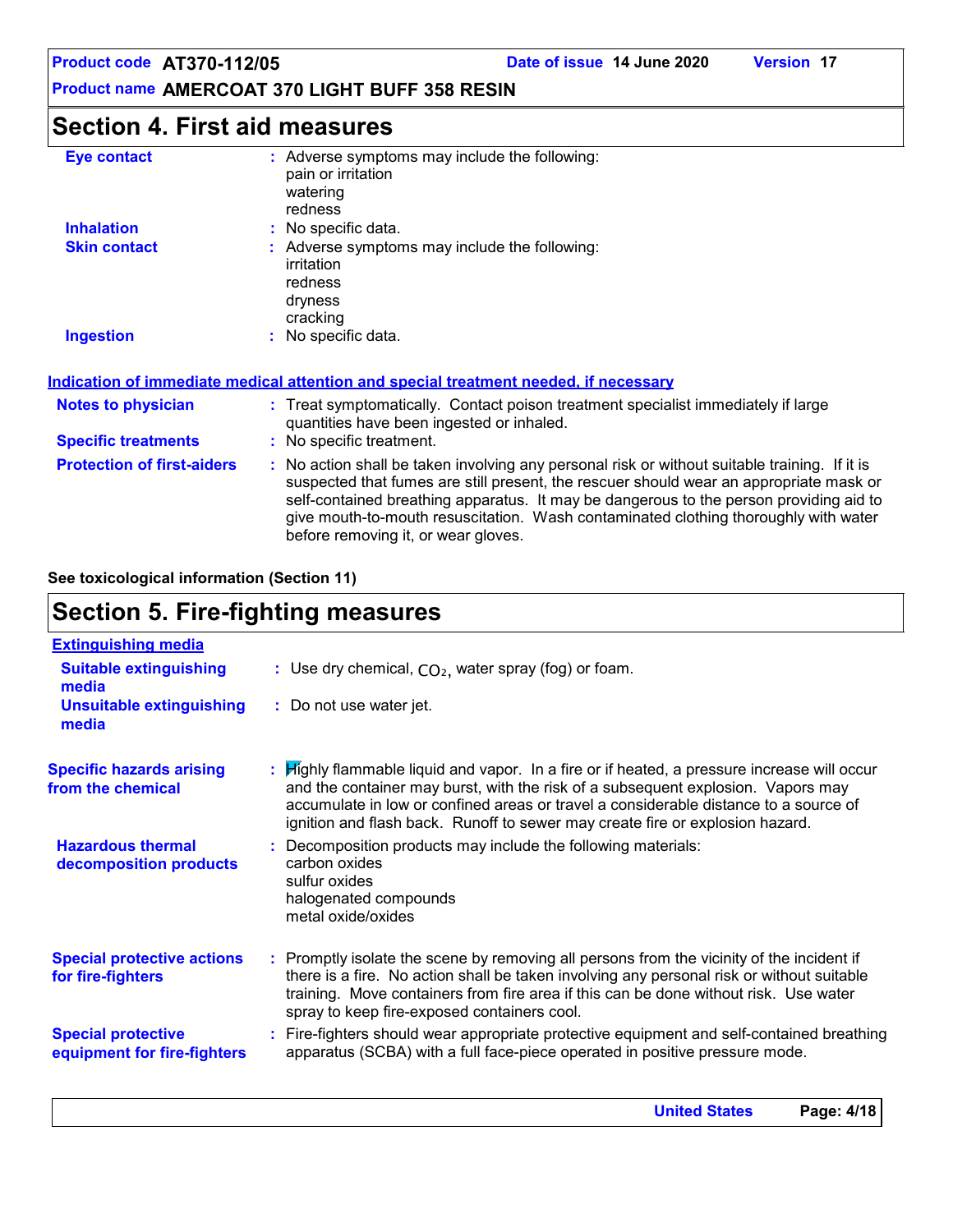## **Section 6. Accidental release measures**

**Personal precautions, protective equipment and emergency procedures**

| For non-emergency<br>personnel                        | : No action shall be taken involving any personal risk or without suitable training.<br>Evacuate surrounding areas. Keep unnecessary and unprotected personnel from<br>entering. Do not touch or walk through spilled material. Shut off all ignition sources.<br>No flares, smoking or flames in hazard area. Avoid breathing vapor or mist. Provide<br>adequate ventilation. Wear appropriate respirator when ventilation is inadequate. Put<br>on appropriate personal protective equipment. |
|-------------------------------------------------------|-------------------------------------------------------------------------------------------------------------------------------------------------------------------------------------------------------------------------------------------------------------------------------------------------------------------------------------------------------------------------------------------------------------------------------------------------------------------------------------------------|
| For emergency responders                              | : If specialized clothing is required to deal with the spillage, take note of any information in<br>Section 8 on suitable and unsuitable materials. See also the information in "For non-<br>emergency personnel".                                                                                                                                                                                                                                                                              |
| <b>Environmental precautions</b>                      | : Avoid dispersal of spilled material and runoff and contact with soil, waterways, drains<br>and sewers. Inform the relevant authorities if the product has caused environmental<br>pollution (sewers, waterways, soil or air).                                                                                                                                                                                                                                                                 |
| Methods and materials for containment and cleaning up |                                                                                                                                                                                                                                                                                                                                                                                                                                                                                                 |
| <b>Small spill</b>                                    | : Stop leak if without risk. Move containers from spill area. Use spark-proof tools and<br>explosion-proof equipment. Dilute with water and mop up if water-soluble. Alternatively,                                                                                                                                                                                                                                                                                                             |

|                    | or if water-insoluble, absorb with an inert dry material and place in an appropriate waste<br>disposal container. Dispose of via a licensed waste disposal contractor.                                                                                                                                                                                                                                                                                                                                                                                                                                                                                                                                                                                               |
|--------------------|----------------------------------------------------------------------------------------------------------------------------------------------------------------------------------------------------------------------------------------------------------------------------------------------------------------------------------------------------------------------------------------------------------------------------------------------------------------------------------------------------------------------------------------------------------------------------------------------------------------------------------------------------------------------------------------------------------------------------------------------------------------------|
| <b>Large spill</b> | : Stop leak if without risk. Move containers from spill area. Use spark-proof tools and<br>explosion-proof equipment. Approach release from upwind. Prevent entry into sewers,<br>water courses, basements or confined areas. Wash spillages into an effluent treatment<br>plant or proceed as follows. Contain and collect spillage with non-combustible,<br>absorbent material e.g. sand, earth, vermiculite or diatomaceous earth and place in<br>container for disposal according to local regulations (see Section 13). Dispose of via a<br>licensed waste disposal contractor. Contaminated absorbent material may pose the<br>same hazard as the spilled product. Note: see Section 1 for emergency contact<br>information and Section 13 for waste disposal. |

## **Section 7. Handling and storage**

#### **Precautions for safe handling**

**Protective measures the C**: Put on appropriate personal protective equipment (see Section 8). Persons with a **Protes** history of skin sensitization problems should not be employed in any process in which this product is used. Avoid exposure - obtain special instructions before use. Do not handle until all safety precautions have been read and understood. Do not get in eyes or on skin or clothing. Do not breathe vapor or mist. Do not ingest. Use only with adequate ventilation. Wear appropriate respirator when ventilation is inadequate. Do not enter storage areas and confined spaces unless adequately ventilated. Keep in the original container or an approved alternative made from a compatible material, kept tightly closed when not in use. Store and use away from heat, sparks, open flame or any other ignition source. Use explosion-proof electrical (ventilating, lighting and material handling) equipment. Use only non-sparking tools. Take precautionary measures against electrostatic discharges. Empty containers retain product residue and can be hazardous. Do not reuse container.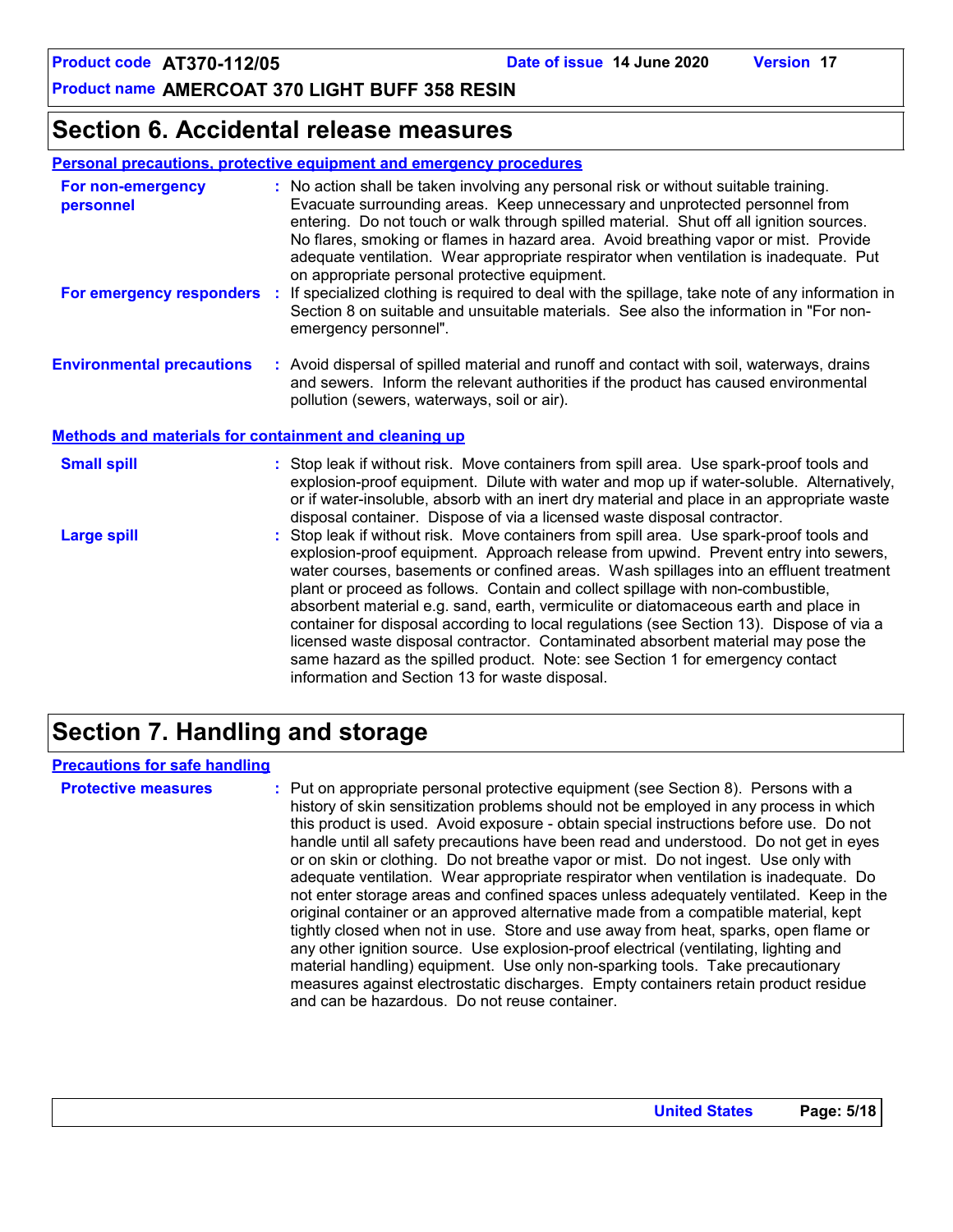**Product name AMERCOAT 370 LIGHT BUFF 358 RESIN**

## **Section 7. Handling and storage**

| <b>Special precautions</b>                                                | : Vapors may accumulate in low or confined areas or travel a considerable distance to a<br>source of ignition and flash back. Vapors are heavier than air and may spread along<br>floors. If this material is part of a multiple component system, read the Safety Data<br>Sheet(s) for the other component or components before blending as the resulting<br>mixture may have the hazards of all of its parts.                                                                                                                                                                                                                                                                                                      |
|---------------------------------------------------------------------------|----------------------------------------------------------------------------------------------------------------------------------------------------------------------------------------------------------------------------------------------------------------------------------------------------------------------------------------------------------------------------------------------------------------------------------------------------------------------------------------------------------------------------------------------------------------------------------------------------------------------------------------------------------------------------------------------------------------------|
| <b>Advice on general</b><br>occupational hygiene                          | : Eating, drinking and smoking should be prohibited in areas where this material is<br>handled, stored and processed. Workers should wash hands and face before eating,<br>drinking and smoking. Remove contaminated clothing and protective equipment before<br>entering eating areas. See also Section 8 for additional information on hygiene<br>measures.                                                                                                                                                                                                                                                                                                                                                        |
| <b>Conditions for safe storage,</b><br>including any<br>incompatibilities | $\cancel{p}$ not store above the following temperature: 50°C (122°F). Store in accordance with<br>local regulations. Store in a segregated and approved area. Store in original container<br>protected from direct sunlight in a dry, cool and well-ventilated area, away from<br>incompatible materials (see Section 10) and food and drink. Store locked up. Eliminate<br>all ignition sources. Separate from oxidizing materials. Keep container tightly closed<br>and sealed until ready for use. Containers that have been opened must be carefully<br>resealed and kept upright to prevent leakage. Do not store in unlabeled containers.<br>Use appropriate containment to avoid environmental contamination. |

## **Section 8. Exposure controls/personal protection**

#### **Control parameters**

#### **Occupational exposure limits**

| <b>Ingredient name</b>                              | <b>Exposure limits</b>                               |
|-----------------------------------------------------|------------------------------------------------------|
| <b>b</b> arium sulfate                              | ACGIH TLV (United States, 3/2019).                   |
|                                                     | TWA: 5 mg/m <sup>3</sup> 8 hours. Form: Inhalable    |
|                                                     | fraction                                             |
|                                                     | OSHA PEL (United States, 5/2018).                    |
|                                                     | TWA: 5 mg/m <sup>3</sup> 8 hours. Form: Respirable   |
|                                                     | fraction                                             |
|                                                     | TWA: 15 mg/m <sup>3</sup> 8 hours. Form: Total dust  |
| crystalline silica, respirable powder (<10 microns) | ACGIH TLV (United States, 3/2019).                   |
|                                                     | TWA: $0.025$ mg/m <sup>3</sup> 8 hours. Form:        |
|                                                     | Respirable                                           |
|                                                     | OSHA PEL Z3 (United States, 6/2016).                 |
|                                                     | TWA: 10 mg/m <sup>3</sup> / (%SiO2+2) 8 hours. Form: |
|                                                     | Respirable                                           |
|                                                     | TWA: 250 mppcf / (%SiO2+5) 8 hours. Form:            |
|                                                     | Respirable                                           |
|                                                     | OSHA PEL (United States, 5/2018).                    |
|                                                     | TWA: 50 µg/m <sup>3</sup> 8 hours. Form: Respirable  |
|                                                     | dust                                                 |
| butanone                                            | ACGIH TLV (United States, 3/2019).                   |
|                                                     | STEL: 885 mg/m <sup>3</sup> 15 minutes.              |
|                                                     | STEL: 300 ppm 15 minutes.                            |
|                                                     | TWA: 590 mg/m <sup>3</sup> 8 hours.                  |
|                                                     | TWA: 200 ppm 8 hours.                                |
|                                                     | OSHA PEL (United States, 5/2018).                    |
|                                                     | TWA: 590 mg/m <sup>3</sup> 8 hours.                  |
|                                                     | TWA: 200 ppm 8 hours.                                |
|                                                     | Page: 6/18<br><b>United States</b>                   |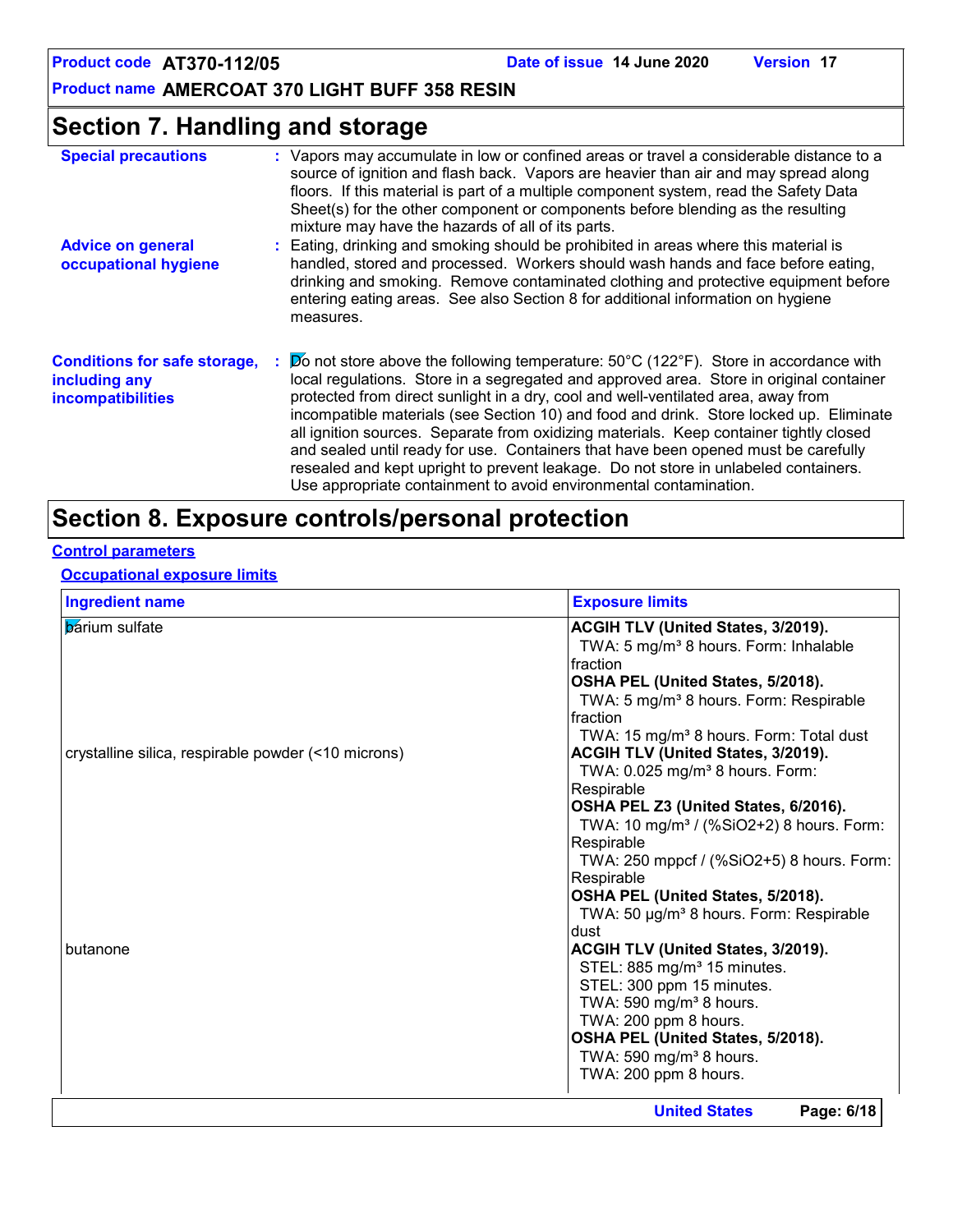**Product name AMERCOAT 370 LIGHT BUFF 358 RESIN**

## **Section 8. Exposure controls/personal protection**

| Epoxy Resin (700 <mw<=1100)< th=""><th>None.</th></mw<=1100)<> | None.                                                |
|----------------------------------------------------------------|------------------------------------------------------|
| titanium dioxide                                               | OSHA PEL (United States, 5/2018).                    |
|                                                                | TWA: 15 mg/m <sup>3</sup> 8 hours. Form: Total dust  |
|                                                                | <b>ACGIH TLV (United States, 3/2019).</b>            |
|                                                                | TWA: 10 mg/m <sup>3</sup> 8 hours.                   |
| Epoxy resin (MW $\leq$ 700)                                    | None.                                                |
| 4-methylpentan-2-one                                           | <b>ACGIH TLV (United States, 3/2019).</b>            |
|                                                                | STEL: 75 ppm 15 minutes.                             |
|                                                                | TWA: 20 ppm 8 hours.                                 |
|                                                                | OSHA PEL (United States, 5/2018).                    |
|                                                                | TWA: $410$ mg/m <sup>3</sup> 8 hours.                |
|                                                                | TWA: 100 ppm 8 hours.                                |
| xylene                                                         | <b>ACGIH TLV (United States, 3/2019).</b>            |
|                                                                | STEL: 651 mg/m <sup>3</sup> 15 minutes.              |
|                                                                | STEL: 150 ppm 15 minutes.                            |
|                                                                | TWA: 434 mg/m <sup>3</sup> 8 hours.                  |
|                                                                | TWA: 100 ppm 8 hours.                                |
|                                                                | OSHA PEL (United States, 5/2018).                    |
|                                                                | TWA: 435 mg/m <sup>3</sup> 8 hours.                  |
|                                                                | TWA: 100 ppm 8 hours.                                |
| n-butyl acetate                                                | OSHA PEL (United States, 5/2018).                    |
|                                                                | TWA: 710 mg/m <sup>3</sup> 8 hours.                  |
|                                                                | TWA: 150 ppm 8 hours.                                |
|                                                                | <b>ACGIH TLV (United States, 3/2019).</b>            |
|                                                                | STEL: 150 ppm 15 minutes.                            |
|                                                                | TWA: 50 ppm 8 hours.                                 |
| ethylbenzene                                                   | <b>ACGIH TLV (United States, 3/2019).</b>            |
|                                                                | TWA: 20 ppm 8 hours.                                 |
|                                                                | OSHA PEL (United States, 5/2018).                    |
|                                                                | TWA: 435 mg/m <sup>3</sup> 8 hours.                  |
|                                                                | TWA: 100 ppm 8 hours.                                |
| maleic anhydride                                               | <b>ACGIH TLV (United States, 3/2019). Skin</b>       |
|                                                                | sensitizer. Inhalation sensitizer.                   |
|                                                                | TWA: 0.01 mg/m <sup>3</sup> 8 hours. Form: Inhalable |
|                                                                | fraction and vapor                                   |
|                                                                | OSHA PEL (United States, 5/2018).                    |
|                                                                | TWA: 1 mg/m <sup>3</sup> 8 hours.                    |
|                                                                | TWA: 0.25 ppm 8 hours.                               |
|                                                                |                                                      |

**Key to abbreviations**

|             | $=$ Acceptable Maximum Peak                                        |           | $=$ Potential skin absorption      |
|-------------|--------------------------------------------------------------------|-----------|------------------------------------|
| ACGIH       | = American Conference of Governmental Industrial Hygienists.       | <b>SR</b> | $=$ Respiratory sensitization      |
| C           | $=$ Ceiling Limit                                                  | SS        | $=$ Skin sensitization             |
|             | $=$ Fume                                                           | STEL      | = Short term Exposure limit values |
| <b>IPEL</b> | = Internal Permissible Exposure Limit                              | TD        | $=$ Total dust                     |
| <b>OSHA</b> | = Occupational Safety and Health Administration.                   | TLV       | = Threshold Limit Value            |
| R           | $=$ Respirable                                                     | TWA       | $=$ Time Weighted Average          |
|             | = OSHA 29 CFR 1910.1200 Subpart Z - Toxic and Hazardous Substances |           |                                    |

**Consult local authorities for acceptable exposure limits.**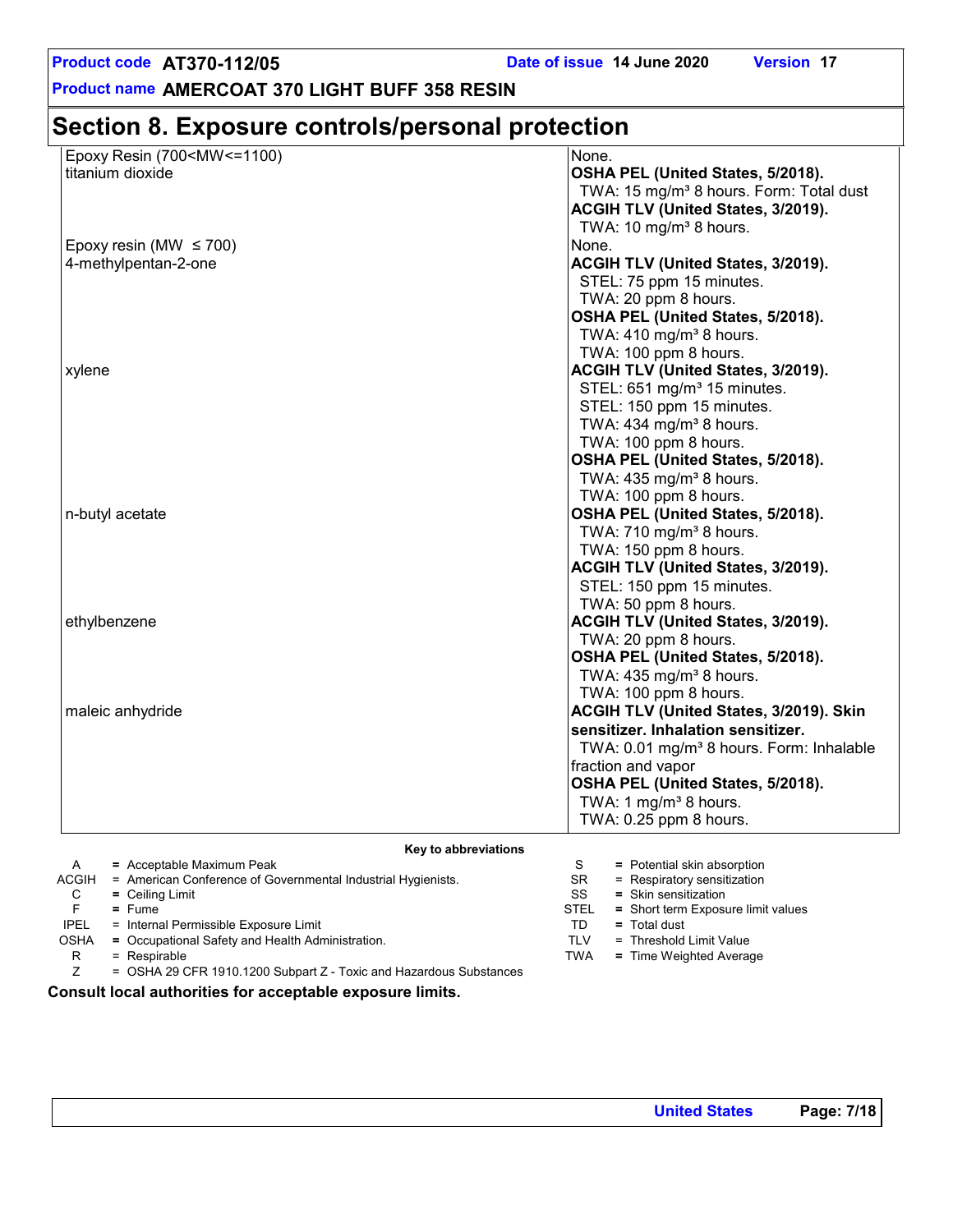## **Section 8. Exposure controls/personal protection**

| <b>Recommended monitoring</b><br>procedures |    | : If this product contains ingredients with exposure limits, personal, workplace<br>atmosphere or biological monitoring may be required to determine the effectiveness of<br>the ventilation or other control measures and/or the necessity to use respiratory<br>protective equipment. Reference should be made to appropriate monitoring standards.<br>Reference to national guidance documents for methods for the determination of<br>hazardous substances will also be required.                                                                                                                                |
|---------------------------------------------|----|----------------------------------------------------------------------------------------------------------------------------------------------------------------------------------------------------------------------------------------------------------------------------------------------------------------------------------------------------------------------------------------------------------------------------------------------------------------------------------------------------------------------------------------------------------------------------------------------------------------------|
| <b>Appropriate engineering</b><br>controls  |    | : Use only with adequate ventilation. Use process enclosures, local exhaust ventilation or<br>other engineering controls to keep worker exposure to airborne contaminants below any<br>recommended or statutory limits. The engineering controls also need to keep gas,<br>vapor or dust concentrations below any lower explosive limits. Use explosion-proof<br>ventilation equipment.                                                                                                                                                                                                                              |
| <b>Environmental exposure</b><br>controls   | ÷. | Emissions from ventilation or work process equipment should be checked to ensure<br>they comply with the requirements of environmental protection legislation. In some<br>cases, fume scrubbers, filters or engineering modifications to the process equipment<br>will be necessary to reduce emissions to acceptable levels.                                                                                                                                                                                                                                                                                        |
| <b>Individual protection measures</b>       |    |                                                                                                                                                                                                                                                                                                                                                                                                                                                                                                                                                                                                                      |
| <b>Hygiene measures</b>                     |    | : Wash hands, forearms and face thoroughly after handling chemical products, before<br>eating, smoking and using the lavatory and at the end of the working period.<br>Appropriate techniques should be used to remove potentially contaminated clothing.<br>Contaminated work clothing should not be allowed out of the workplace. Wash<br>contaminated clothing before reusing. Ensure that eyewash stations and safety<br>showers are close to the workstation location.                                                                                                                                          |
| <b>Eye/face protection</b>                  |    | : Chemical splash goggles.                                                                                                                                                                                                                                                                                                                                                                                                                                                                                                                                                                                           |
| <b>Skin protection</b>                      |    |                                                                                                                                                                                                                                                                                                                                                                                                                                                                                                                                                                                                                      |
| <b>Hand protection</b>                      |    | Chemical-resistant, impervious gloves complying with an approved standard should be<br>worn at all times when handling chemical products if a risk assessment indicates this is<br>necessary. Considering the parameters specified by the glove manufacturer, check<br>during use that the gloves are still retaining their protective properties. It should be<br>noted that the time to breakthrough for any glove material may be different for different<br>glove manufacturers. In the case of mixtures, consisting of several substances, the<br>protection time of the gloves cannot be accurately estimated. |
| <b>Gloves</b>                               |    | butyl rubber                                                                                                                                                                                                                                                                                                                                                                                                                                                                                                                                                                                                         |
| <b>Body protection</b>                      |    | : Personal protective equipment for the body should be selected based on the task being<br>performed and the risks involved and should be approved by a specialist before<br>handling this product. When there is a risk of ignition from static electricity, wear anti-<br>static protective clothing. For the greatest protection from static discharges, clothing<br>should include anti-static overalls, boots and gloves.                                                                                                                                                                                       |
| <b>Other skin protection</b>                |    | : Appropriate footwear and any additional skin protection measures should be selected<br>based on the task being performed and the risks involved and should be approved by a<br>specialist before handling this product.                                                                                                                                                                                                                                                                                                                                                                                            |
| <b>Respiratory protection</b>               |    | Respirator selection must be based on known or anticipated exposure levels, the<br>hazards of the product and the safe working limits of the selected respirator. If workers<br>are exposed to concentrations above the exposure limit, they must use appropriate,<br>certified respirators. Use a properly fitted, air-purifying or air-fed respirator complying<br>with an approved standard if a risk assessment indicates this is necessary.                                                                                                                                                                     |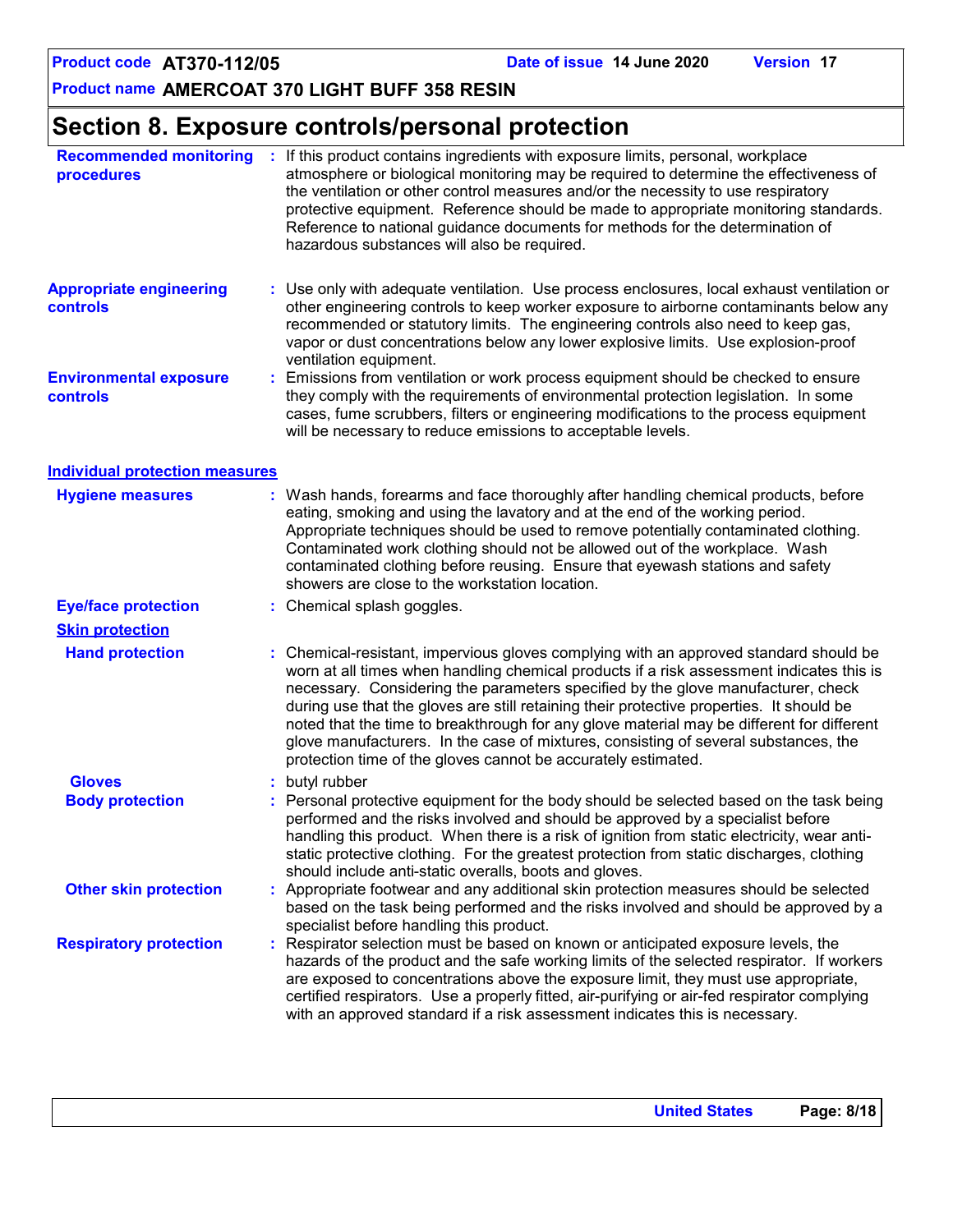## **Section 9. Physical and chemical properties**

#### **Appearance**

| <b>Physical state</b>                             | $:$ Liquid.                                                    |
|---------------------------------------------------|----------------------------------------------------------------|
| <b>Color</b>                                      | $:$ Not available.                                             |
| <b>Odor</b>                                       | : Characteristic.                                              |
| <b>Odor threshold</b>                             | $\cdot$ Not available.                                         |
| pH                                                | $:$ Not available.                                             |
| <b>Melting point</b>                              | : Not available.                                               |
| <b>Boiling point</b>                              | : $>37.78^{\circ}C$ ( $>100^{\circ}F$ )                        |
| <b>Flash point</b>                                | : Closed cup: 7.22°C (45°F)                                    |
| <b>Auto-ignition temperature</b>                  | : Not available.                                               |
| <b>Decomposition temperature</b>                  | : Not available.                                               |
| <b>Flammability (solid, gas)</b>                  | : Not available.                                               |
| Lower and upper explosive<br>(flammable) limits   | : Not available.                                               |
| <b>Evaporation rate</b>                           | $: 5.06$ (butyl acetate = 1)                                   |
| <b>Vapor pressure</b>                             | $: 7.1$ kPa (53.2 mm Hg) [room temperature]                    |
| <b>Vapor density</b>                              | : Not available.                                               |
| <b>Relative density</b>                           | : 1.92                                                         |
| Density (Ibs / gal)                               | : 16.02                                                        |
| <b>Solubility</b>                                 | : Insoluble in the following materials: cold water.            |
| <b>Partition coefficient: n-</b><br>octanol/water | : Not available.                                               |
| <b>Viscosity</b>                                  | : Kinematic (40°C (104°F)): >0.21 cm <sup>2</sup> /s (>21 cSt) |
| <b>Volatility</b>                                 | : $39\%$ (v/v), 16.665% (w/w)                                  |
| % Solid. (w/w)                                    | : 83.335                                                       |

## **Section 10. Stability and reactivity**

|                                                     | <b>United States</b><br>Page: 9/18                                                                                                            |
|-----------------------------------------------------|-----------------------------------------------------------------------------------------------------------------------------------------------|
| <b>Hazardous decomposition</b><br>products          | : Decomposition products may include the following materials: carbon monoxide, carbon<br>dioxide, smoke, oxides of nitrogen.                  |
| <b>Incompatible materials</b>                       | : Keep away from the following materials to prevent strong exothermic reactions:<br>oxidizing agents, strong alkalis, strong acids.           |
| <b>Conditions to avoid</b>                          | : When exposed to high temperatures may produce hazardous decomposition products.<br>Refer to protective measures listed in sections 7 and 8. |
| <b>Possibility of hazardous</b><br><b>reactions</b> | : Under normal conditions of storage and use, hazardous reactions will not occur.                                                             |
| <b>Chemical stability</b>                           | : The product is stable.                                                                                                                      |
| <b>Reactivity</b>                                   | : No specific test data related to reactivity available for this product or its ingredients.                                                  |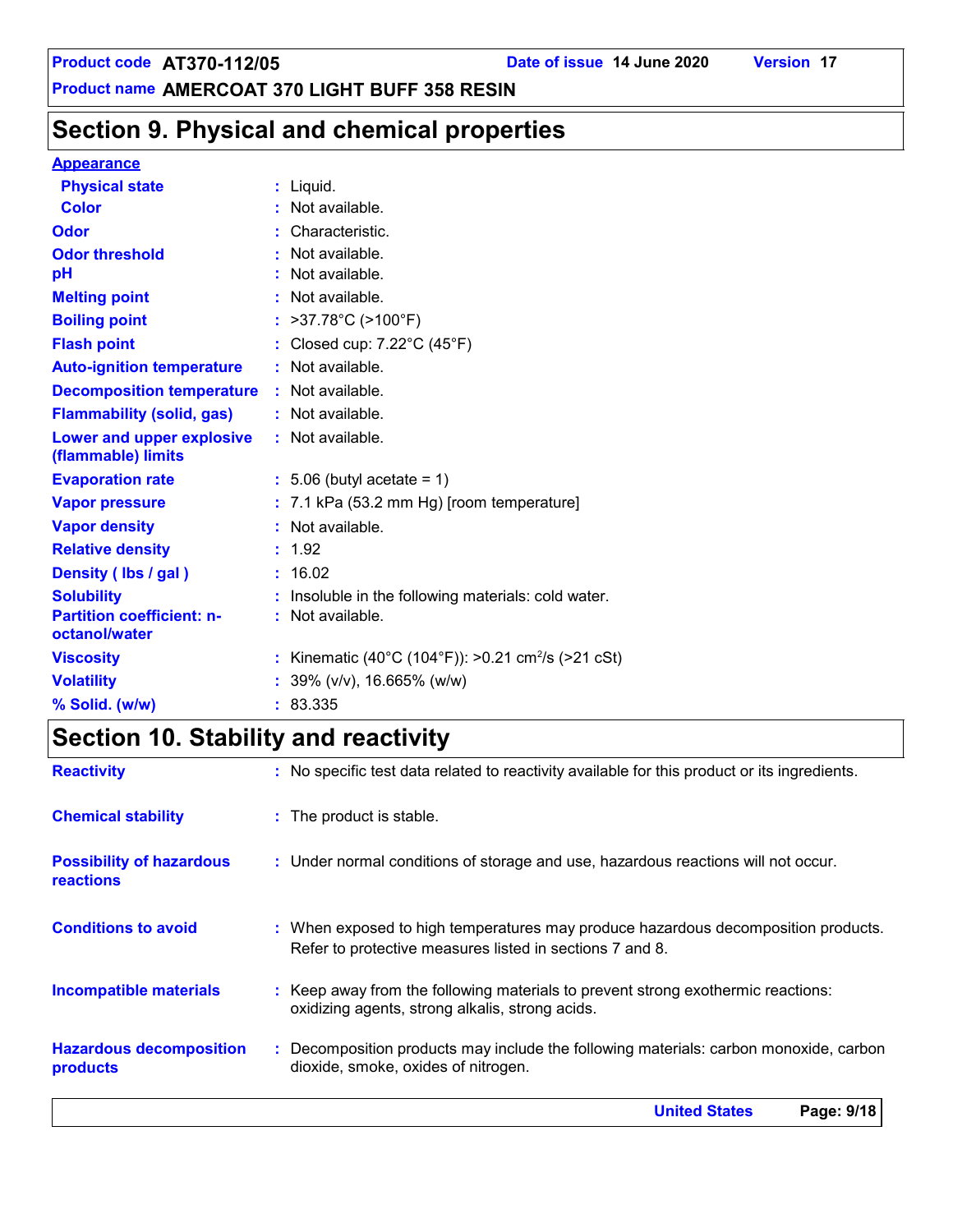## **Section 11. Toxicological information**

#### **Information on toxicological effects**

#### **Acute toxicity**

| <b>Product/ingredient name</b>                     | <b>Result</b>                                        |                |                | <b>Species</b> |              | <b>Dose</b>              |                 | <b>Exposure</b>    |
|----------------------------------------------------|------------------------------------------------------|----------------|----------------|----------------|--------------|--------------------------|-----------------|--------------------|
| <b>b</b> arium sulfate                             | LD50 Dermal                                          |                |                | Rat            |              |                          | >2000 mg/kg     |                    |
|                                                    | LD50 Oral                                            |                |                | Rat            |              |                          | >5000 mg/kg     |                    |
| butanone                                           | LD50 Dermal                                          |                |                | Rabbit         |              |                          | 6480 mg/kg      |                    |
|                                                    | LD50 Oral                                            |                |                | Rat            |              |                          | 2737 mg/kg      |                    |
| Epoxy Resin (700 <mw<br><math>=1100</math></mw<br> | LD50 Dermal                                          |                |                | Rat            |              |                          | >2000 mg/kg     |                    |
|                                                    | LD50 Oral                                            |                |                | Rat            |              |                          | >2000 mg/kg     |                    |
| titanium dioxide                                   | <b>LC50 Inhalation Dusts and mists</b>               |                |                | Rat            |              |                          | >6.82 mg/l      | 4 hours            |
|                                                    | LD50 Dermal                                          |                |                | Rabbit         |              |                          | >5000 mg/kg     |                    |
|                                                    | LD50 Oral                                            |                |                | Rat            |              |                          | >5000 mg/kg     |                    |
| Epoxy resin (MW $\leq$ 700)                        | LD50 Dermal                                          |                |                | Rabbit         |              | $>2$ g/kg                |                 |                    |
|                                                    | LD50 Oral                                            |                |                | Rat            |              | $>2$ g/kg                |                 |                    |
| 4-methylpentan-2-one                               | <b>LC50 Inhalation Vapor</b>                         |                |                | Rat            |              | 12.3 mg/l                |                 | 4 hours            |
|                                                    | LD50 Oral                                            |                |                | Rat            |              | 2.08 g/kg                |                 |                    |
| xylene                                             | LD50 Dermal                                          |                |                | Rabbit         |              | $1.7$ g/kg               |                 |                    |
|                                                    | LD50 Oral                                            |                |                | Rat            |              | 4.3 g/kg                 |                 |                    |
| n-butyl acetate                                    | <b>LC50 Inhalation Vapor</b>                         |                |                | Rat            |              |                          | $>21.1$ mg/l    | 4 hours            |
|                                                    | <b>LC50 Inhalation Vapor</b>                         |                |                | Rat            |              | 2000 ppm                 |                 | 4 hours            |
|                                                    | LD50 Dermal                                          |                |                | Rabbit         |              |                          | >17600 mg/kg    |                    |
|                                                    | LD50 Oral                                            |                |                | Rat            |              |                          |                 |                    |
| ethylbenzene                                       | <b>LC50 Inhalation Vapor</b>                         |                |                | Rat            |              | 10.768 g/kg<br>17.8 mg/l |                 | 4 hours            |
|                                                    | LD50 Dermal                                          |                |                | Rabbit         |              |                          |                 |                    |
|                                                    |                                                      |                |                |                |              | 17.8 g/kg                |                 |                    |
|                                                    | LD50 Oral                                            |                |                | Rat            |              | 3.5 g/kg                 |                 |                    |
| maleic anhydride                                   | LD50 Dermal                                          |                |                | Rabbit         |              |                          | 2620 mg/kg      |                    |
|                                                    | LD50 Oral                                            |                |                | Rat            |              |                          | 400 mg/kg       |                    |
| <b>Conclusion/Summary</b>                          | : There are no data available on the mixture itself. |                |                |                |              |                          |                 |                    |
| <b>Irritation/Corrosion</b>                        |                                                      |                |                |                |              |                          |                 |                    |
| <b>Product/ingredient name</b>                     | <b>Result</b>                                        |                | <b>Species</b> |                | <b>Score</b> |                          | <b>Exposure</b> | <b>Observation</b> |
| <b>Epoxy resin (MW <math>\leq</math> 700)</b>      | Skin - Mild irritant                                 |                | Rabbit         |                |              |                          |                 |                    |
|                                                    | Eyes - Mild irritant                                 |                | Rabbit         |                |              |                          |                 |                    |
| xylene                                             | Skin - Moderate irritant                             |                | Rabbit         |                |              |                          | 24 hours 500    |                    |
|                                                    |                                                      |                |                |                |              |                          | mg              |                    |
| <b>Conclusion/Summary</b>                          |                                                      |                |                |                |              |                          |                 |                    |
| <b>Skin</b>                                        | : There are no data available on the mixture itself. |                |                |                |              |                          |                 |                    |
| <b>Eyes</b>                                        | There are no data available on the mixture itself.   |                |                |                |              |                          |                 |                    |
| <b>Respiratory</b>                                 | : There are no data available on the mixture itself. |                |                |                |              |                          |                 |                    |
|                                                    |                                                      |                |                |                |              |                          |                 |                    |
| <b>Sensitization</b>                               |                                                      |                |                |                |              |                          |                 |                    |
| <b>Product/ingredient name</b>                     | <b>Route of</b>                                      | <b>Species</b> |                |                |              | <b>Result</b>            |                 |                    |
|                                                    | exposure                                             |                |                |                |              |                          |                 |                    |
| $\mathcal{E}_{\text{poxy}}$ resin (MW $\leq$ 700)  | skin                                                 | Mouse          |                |                |              |                          | Sensitizing     |                    |
|                                                    |                                                      |                |                |                |              |                          |                 |                    |

#### **Conclusion/Summary**

**Skin Example 20 :** There are no data available on the mixture itself.

| <b>United States</b> | Page: 10/18 |  |
|----------------------|-------------|--|
|                      |             |  |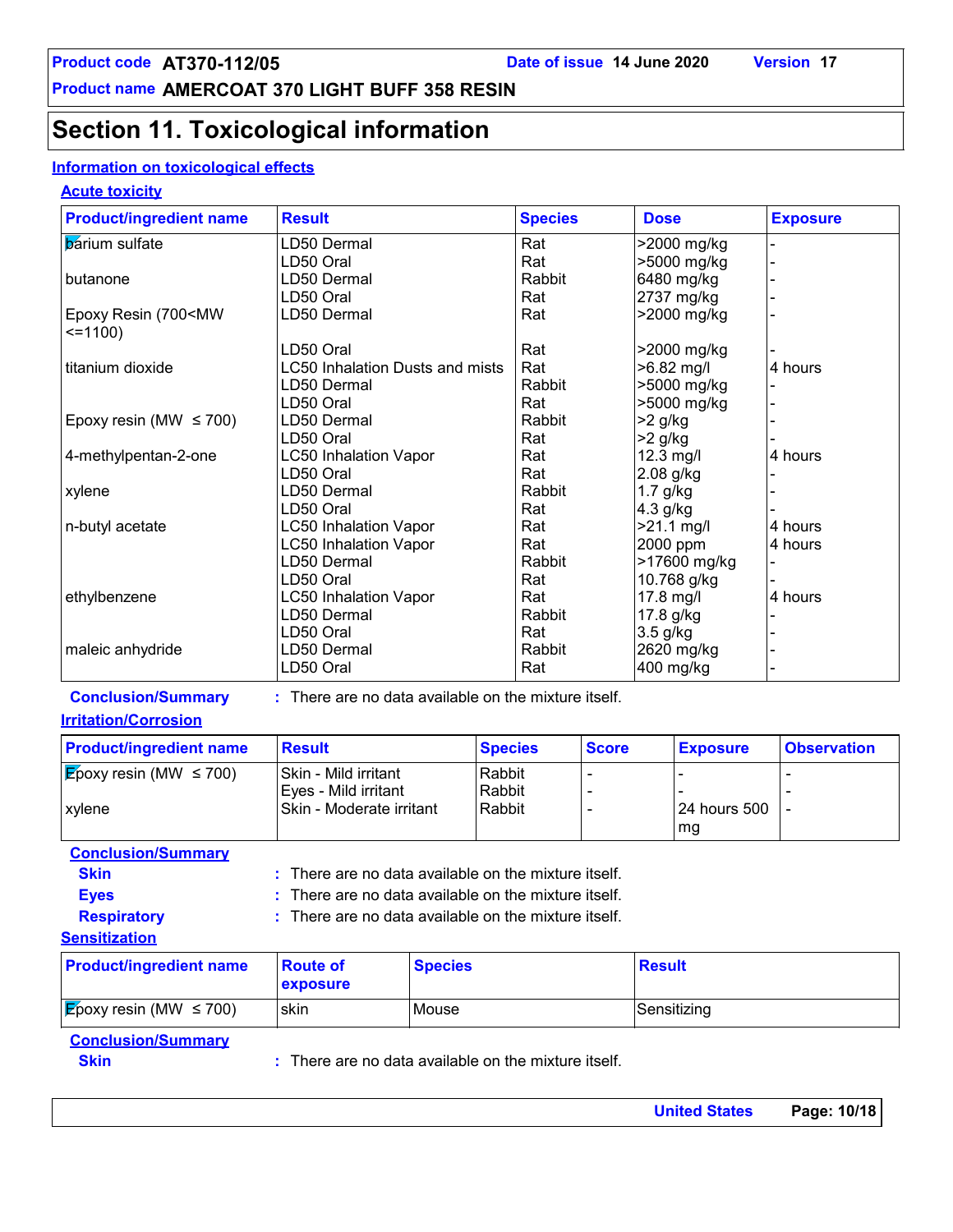#### **Product name AMERCOAT 370 LIGHT BUFF 358 RESIN**

## **Section 11. Toxicological information**

| <b>Classification</b>     |  |                                                                 |
|---------------------------|--|-----------------------------------------------------------------|
| <b>Conclusion/Summary</b> |  | $\therefore$ There are no data available on the mixture itself. |
| <b>Carcinogenicity</b>    |  |                                                                 |
| <b>Conclusion/Summary</b> |  | $\therefore$ There are no data available on the mixture itself. |
| <b>Mutagenicity</b>       |  |                                                                 |
| <b>Respiratory</b>        |  | : There are no data available on the mixture itself.            |

| <b>Product/ingredient name</b>                                   | <b>OSHA</b> | <b>IARC</b> | <b>NTP</b>                      |
|------------------------------------------------------------------|-------------|-------------|---------------------------------|
| $\epsilon$ rystalline silica, respirable<br>powder (<10 microns) |             |             | Known to be a human carcinogen. |
| titanium dioxide                                                 |             | 2B          |                                 |
| 4-methylpentan-2-one                                             |             | 2B          |                                 |
| xylene                                                           |             | J           |                                 |
| ethylbenzene                                                     |             | 2B          |                                 |

**Carcinogen Classification code:**

**IARC: 1, 2A, 2B, 3, 4 NTP: Known to be a human carcinogen; Reasonably anticipated to be a human carcinogen OSHA: + Not listed/not regulated: -**

#### **Reproductive toxicity**

**Conclusion/Summary :** There are no data available on the mixture itself.

#### **Teratogenicity**

**Conclusion/Summary :** There are no data available on the mixture itself.

**Specific target organ toxicity (single exposure)**

| <b>Name</b>                             | <b>Category</b>          | <b>Route of</b><br>exposure | <b>Target organs</b>                                |
|-----------------------------------------|--------------------------|-----------------------------|-----------------------------------------------------|
| <b>butanone</b><br>4-methylpentan-2-one | Category 3<br>Category 3 |                             | Narcotic effects<br>Respiratory tract<br>irritation |
| <b>Lxvlene</b>                          | Category 3               |                             | Respiratory tract<br>irritation                     |
| n-butyl acetate                         | Category 3               |                             | Narcotic effects                                    |

#### **Specific target organ toxicity (repeated exposure)**

| <b>Name</b>                                                                                 | <b>Category</b>                        | <b>Route of</b><br>exposure | <b>Target organs</b>                   |
|---------------------------------------------------------------------------------------------|----------------------------------------|-----------------------------|----------------------------------------|
| $ $ erystalline silica, respirable powder (<10 microns)<br>ethylbenzene<br>maleic anhydride | Category 1<br>Category 2<br>Category 1 | linhalation<br>linhalation  | ∣ hearing organs<br>respiratory system |

**Target organs :** Contains material which causes damage to the following organs: liver, spleen, brain, bone marrow, central nervous system (CNS). Contains material which may cause damage to the following organs: kidneys, lungs, the nervous system, peripheral nervous system, upper respiratory tract, immune system, skin, eye, lens or cornea.

#### **Aspiration hazard**

| <b>United States</b> | Page: 11/18 |
|----------------------|-------------|
|                      |             |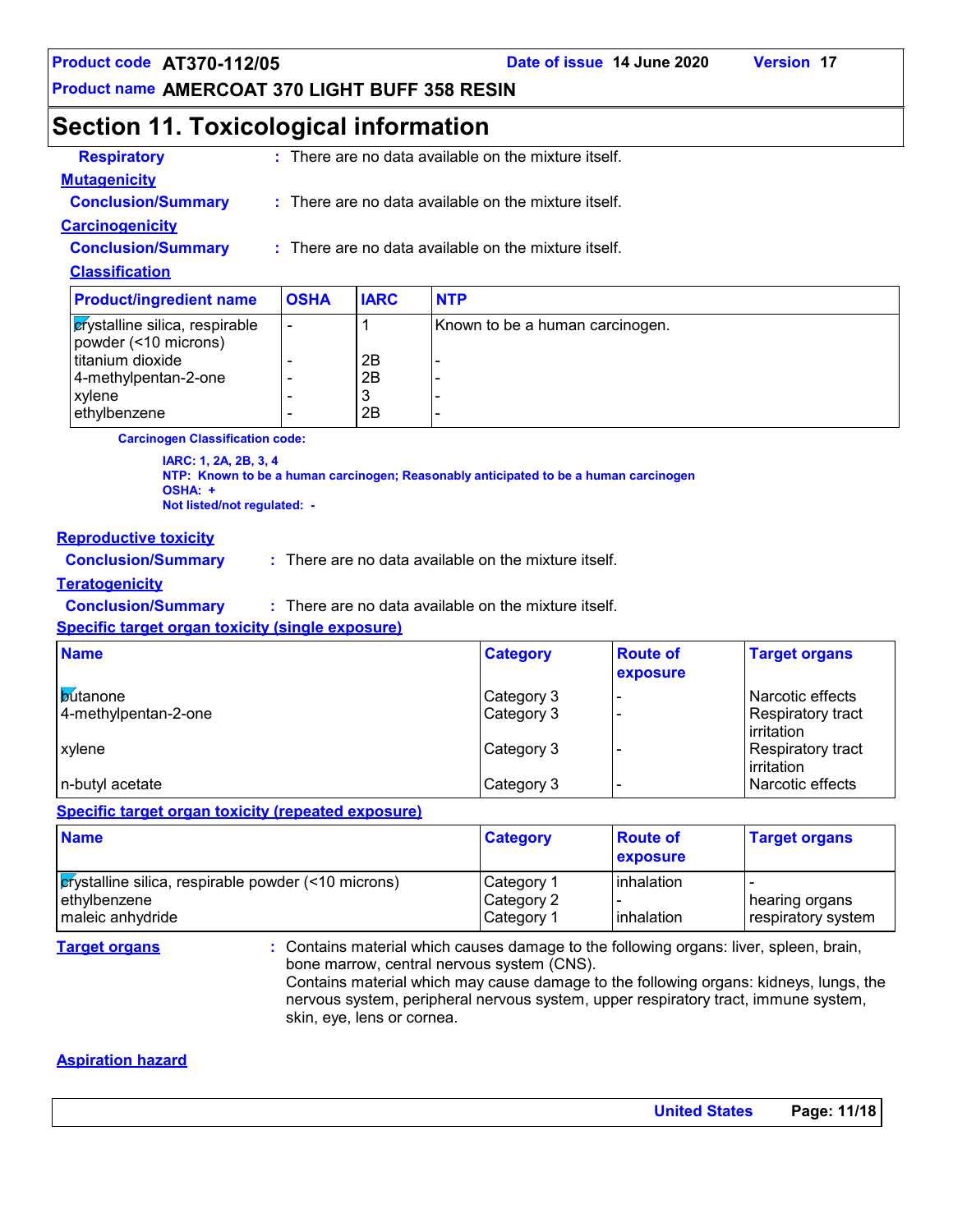## **Section 11. Toxicological information**

| <b>Name</b>                                                                        |                                                                                                                | <b>Result</b>                                                                                                                                                                                                                                                                                                                                                                                                                                                                                                                                                                                                                                                                                                                                                                                                                                                                                                                                                                                                                                                                                                                                                                                                                                                                                                                                                                                                                                                                                                                                                                                                                                                                                                                                                                                                                                                                                                                                                                                     |
|------------------------------------------------------------------------------------|----------------------------------------------------------------------------------------------------------------|---------------------------------------------------------------------------------------------------------------------------------------------------------------------------------------------------------------------------------------------------------------------------------------------------------------------------------------------------------------------------------------------------------------------------------------------------------------------------------------------------------------------------------------------------------------------------------------------------------------------------------------------------------------------------------------------------------------------------------------------------------------------------------------------------------------------------------------------------------------------------------------------------------------------------------------------------------------------------------------------------------------------------------------------------------------------------------------------------------------------------------------------------------------------------------------------------------------------------------------------------------------------------------------------------------------------------------------------------------------------------------------------------------------------------------------------------------------------------------------------------------------------------------------------------------------------------------------------------------------------------------------------------------------------------------------------------------------------------------------------------------------------------------------------------------------------------------------------------------------------------------------------------------------------------------------------------------------------------------------------------|
| xylene<br>ethylbenzene                                                             |                                                                                                                | <b>ASPIRATION HAZARD - Category 1</b><br><b>ASPIRATION HAZARD - Category 1</b>                                                                                                                                                                                                                                                                                                                                                                                                                                                                                                                                                                                                                                                                                                                                                                                                                                                                                                                                                                                                                                                                                                                                                                                                                                                                                                                                                                                                                                                                                                                                                                                                                                                                                                                                                                                                                                                                                                                    |
| Information on the likely routes of exposure                                       |                                                                                                                |                                                                                                                                                                                                                                                                                                                                                                                                                                                                                                                                                                                                                                                                                                                                                                                                                                                                                                                                                                                                                                                                                                                                                                                                                                                                                                                                                                                                                                                                                                                                                                                                                                                                                                                                                                                                                                                                                                                                                                                                   |
| <b>Potential acute health effects</b>                                              |                                                                                                                |                                                                                                                                                                                                                                                                                                                                                                                                                                                                                                                                                                                                                                                                                                                                                                                                                                                                                                                                                                                                                                                                                                                                                                                                                                                                                                                                                                                                                                                                                                                                                                                                                                                                                                                                                                                                                                                                                                                                                                                                   |
| <b>Eye contact</b><br><b>Inhalation</b><br><b>Skin contact</b><br><b>Ingestion</b> | : Causes serious eye irritation.<br>Harmful if inhaled.<br>: No known significant effects or critical hazards. | : Causes skin irritation. Defatting to the skin. May cause an allergic skin reaction.                                                                                                                                                                                                                                                                                                                                                                                                                                                                                                                                                                                                                                                                                                                                                                                                                                                                                                                                                                                                                                                                                                                                                                                                                                                                                                                                                                                                                                                                                                                                                                                                                                                                                                                                                                                                                                                                                                             |
| <b>Over-exposure signs/symptoms</b>                                                |                                                                                                                |                                                                                                                                                                                                                                                                                                                                                                                                                                                                                                                                                                                                                                                                                                                                                                                                                                                                                                                                                                                                                                                                                                                                                                                                                                                                                                                                                                                                                                                                                                                                                                                                                                                                                                                                                                                                                                                                                                                                                                                                   |
| <b>Eye contact</b>                                                                 | : Adverse symptoms may include the following:<br>pain or irritation<br>watering<br>redness                     |                                                                                                                                                                                                                                                                                                                                                                                                                                                                                                                                                                                                                                                                                                                                                                                                                                                                                                                                                                                                                                                                                                                                                                                                                                                                                                                                                                                                                                                                                                                                                                                                                                                                                                                                                                                                                                                                                                                                                                                                   |
| <b>Inhalation</b>                                                                  | No specific data.                                                                                              |                                                                                                                                                                                                                                                                                                                                                                                                                                                                                                                                                                                                                                                                                                                                                                                                                                                                                                                                                                                                                                                                                                                                                                                                                                                                                                                                                                                                                                                                                                                                                                                                                                                                                                                                                                                                                                                                                                                                                                                                   |
| <b>Skin contact</b>                                                                | : Adverse symptoms may include the following:<br>irritation<br>redness<br>dryness<br>cracking                  |                                                                                                                                                                                                                                                                                                                                                                                                                                                                                                                                                                                                                                                                                                                                                                                                                                                                                                                                                                                                                                                                                                                                                                                                                                                                                                                                                                                                                                                                                                                                                                                                                                                                                                                                                                                                                                                                                                                                                                                                   |
| <b>Ingestion</b>                                                                   | : No specific data.                                                                                            |                                                                                                                                                                                                                                                                                                                                                                                                                                                                                                                                                                                                                                                                                                                                                                                                                                                                                                                                                                                                                                                                                                                                                                                                                                                                                                                                                                                                                                                                                                                                                                                                                                                                                                                                                                                                                                                                                                                                                                                                   |
|                                                                                    | Delayed and immediate effects and also chronic effects from short and long term exposure                       |                                                                                                                                                                                                                                                                                                                                                                                                                                                                                                                                                                                                                                                                                                                                                                                                                                                                                                                                                                                                                                                                                                                                                                                                                                                                                                                                                                                                                                                                                                                                                                                                                                                                                                                                                                                                                                                                                                                                                                                                   |
| <b>Conclusion/Summary</b>                                                          | dermal routes of exposure and eye contact.                                                                     | : There are no data available on the mixture itself. This product contains crystalline silica<br>which can cause lung cancer or silicosis. The risk of cancer depends on the duration<br>and level of exposure to dust from sanding surfaces or mist from spray applications.<br>This product contains TiO2 which has been classified as a GHS Carcinogen Category 2<br>based on its IARC 2B classification. For many PPG products, TiO2 is utilized as a raw<br>material in a liquid coating formulation. In this case, the TiO2 particles are bound in a<br>matrix with no meaningful potential for human exposure to unbound particles of TiO2<br>when the product is applied with a brush or roller. Sanding the coating surface or mist<br>from spray applications may be harmful depending on the duration and level of<br>exposure and require the use of appropriate personal protective equipment and/or<br>engineering controls (see Section 8). Exposure to component solvent vapor<br>concentrations in excess of the stated occupational exposure limit may result in adverse<br>health effects such as mucous membrane and respiratory system irritation and adverse<br>effects on the kidneys, liver and central nervous system. Symptoms and signs include<br>headache, dizziness, fatigue, muscular weakness, drowsiness and, in extreme cases,<br>loss of consciousness. Solvents may cause some of the above effects by absorption<br>through the skin. There is some evidence that repeated exposure to organic solvent<br>vapors in combination with constant loud noise can cause greater hearing loss than<br>expected from exposure to noise alone. If splashed in the eyes, the liquid may cause<br>irritation and reversible damage. Ingestion may cause nausea, diarrhea and vomiting.<br>This takes into account, where known, delayed and immediate effects and also chronic<br>effects of components from short-term and long-term exposure by oral, inhalation and |
| <b>Short term exposure</b><br><b>Potential immediate</b>                           | : There are no data available on the mixture itself.                                                           |                                                                                                                                                                                                                                                                                                                                                                                                                                                                                                                                                                                                                                                                                                                                                                                                                                                                                                                                                                                                                                                                                                                                                                                                                                                                                                                                                                                                                                                                                                                                                                                                                                                                                                                                                                                                                                                                                                                                                                                                   |
| effects<br><b>Potential delayed effects</b>                                        | : There are no data available on the mixture itself.                                                           |                                                                                                                                                                                                                                                                                                                                                                                                                                                                                                                                                                                                                                                                                                                                                                                                                                                                                                                                                                                                                                                                                                                                                                                                                                                                                                                                                                                                                                                                                                                                                                                                                                                                                                                                                                                                                                                                                                                                                                                                   |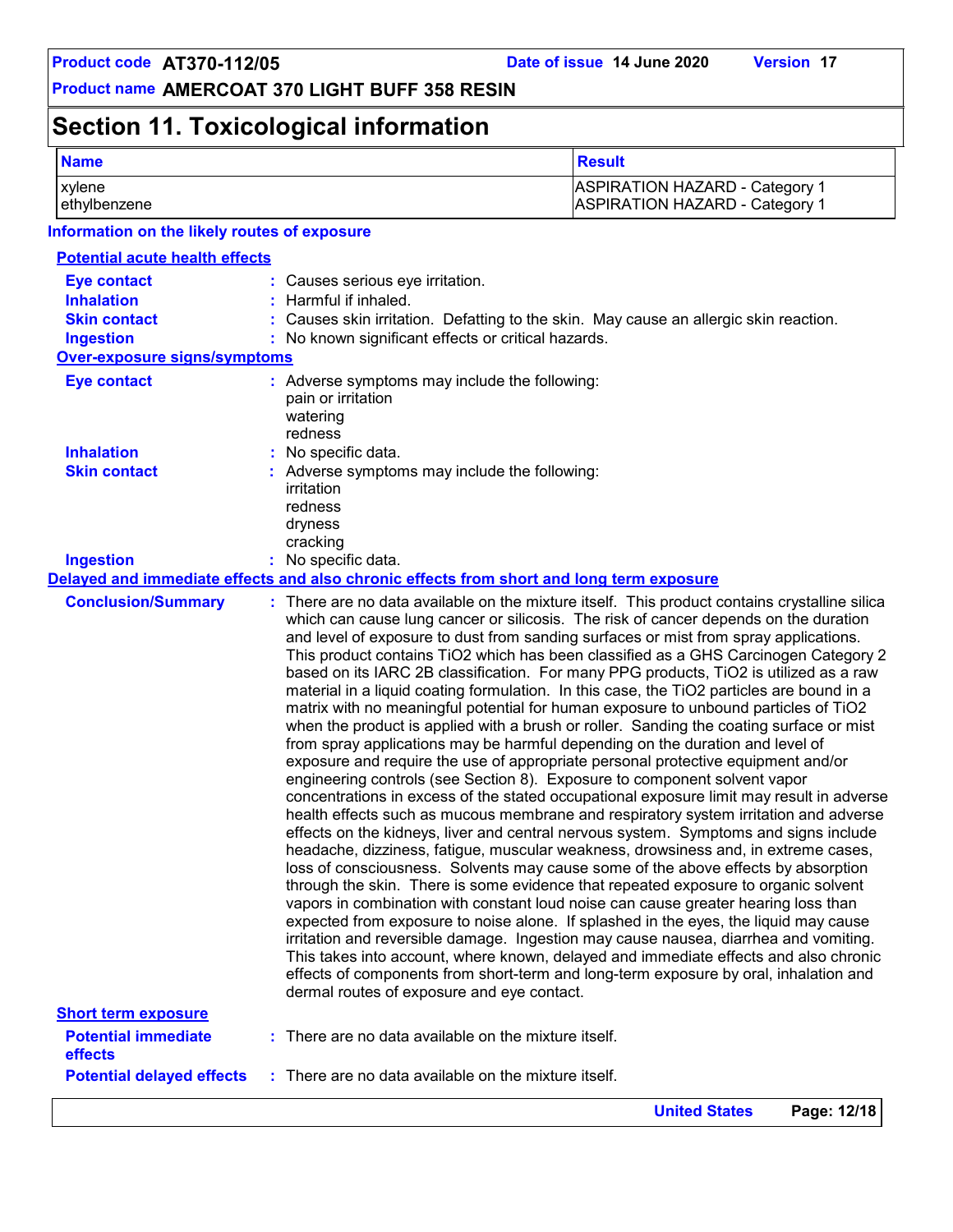## **Product name AMERCOAT 370 LIGHT BUFF 358 RESIN**

## **Section 11. Toxicological information**

| Long term exposure                           |                                                                                                                                                                                                                                                                                   |
|----------------------------------------------|-----------------------------------------------------------------------------------------------------------------------------------------------------------------------------------------------------------------------------------------------------------------------------------|
| <b>Potential immediate</b><br><b>effects</b> | : There are no data available on the mixture itself.                                                                                                                                                                                                                              |
| <b>Potential delayed effects</b>             | : There are no data available on the mixture itself.                                                                                                                                                                                                                              |
| <b>Potential chronic health effects</b>      |                                                                                                                                                                                                                                                                                   |
| <b>General</b>                               | Causes damage to organs through prolonged or repeated exposure. Prolonged or<br>repeated contact can defat the skin and lead to irritation, cracking and/or dermatitis.<br>Once sensitized, a severe allergic reaction may occur when subsequently exposed to<br>very low levels. |
| <b>Carcinogenicity</b>                       | : May cause cancer. Risk of cancer depends on duration and level of exposure.                                                                                                                                                                                                     |
| <b>Mutagenicity</b>                          | : No known significant effects or critical hazards.                                                                                                                                                                                                                               |
| <b>Teratogenicity</b>                        | : No known significant effects or critical hazards.                                                                                                                                                                                                                               |
| <b>Developmental effects</b>                 | : No known significant effects or critical hazards.                                                                                                                                                                                                                               |
| <b>Fertility effects</b>                     | No known significant effects or critical hazards.                                                                                                                                                                                                                                 |
| <b>Numerical measures of toxicity</b>        |                                                                                                                                                                                                                                                                                   |

#### **Acute toxicity estimates**

| <b>Product/ingredient name</b>                                                                                 | Oral (mg/<br>kg) | <b>Dermal</b><br>(mg/kg) | Inhalation<br>(gases)<br>(ppm) | <b>Inhalation</b><br>(vapors)<br>(mg/l) | <b>Inhalation</b><br>(dusts and<br>mists) (mg/ |
|----------------------------------------------------------------------------------------------------------------|------------------|--------------------------|--------------------------------|-----------------------------------------|------------------------------------------------|
| <b>AMERCOAT 370 LIGHT BUFF 358 RESIN</b>                                                                       | 7998.9           | 3348.5                   | N/A                            | 34.1                                    | 4.4                                            |
| barium sulfate                                                                                                 | N/A              | 2500                     | N/A                            | N/A                                     | N/A                                            |
| butanone                                                                                                       | 2737             | 6480                     | N/A                            | N/A                                     | N/A                                            |
| Epoxy Resin (700 <mw<=1100)< td=""><td>2500</td><td>2500</td><td>N/A</td><td>N/A</td><td>N/A</td></mw<=1100)<> | 2500             | 2500                     | N/A                            | N/A                                     | N/A                                            |
| Epoxy resin (MW $\leq$ 700)                                                                                    | 2500             | 2500                     | N/A                            | N/A                                     | N/A                                            |
| 4-methylpentan-2-one                                                                                           | 2080             | N/A                      | N/A                            | 12.3                                    | 1.5                                            |
| xylene                                                                                                         | 4300             | 1700                     | N/A                            | 11                                      | 1.5                                            |
| n-butyl acetate                                                                                                | 10768            | N/A                      | N/A                            | N/A                                     | N/A                                            |
| ethylbenzene                                                                                                   | 3500             | 17800                    | N/A                            | 17.8                                    | 1.5                                            |
| maleic anhydride                                                                                               | 400              | 2620                     | N/A                            | N/A                                     | N/A                                            |

## **Section 12. Ecological information**

**Toxicity**

| <b>Product/ingredient name</b> | <b>Result</b>                          | <b>Species</b>          | <b>Exposure</b> |
|--------------------------------|----------------------------------------|-------------------------|-----------------|
| <b>Iticanium</b> dioxide       | Acute LC50 >100 mg/l Fresh water       | Daphnia - Daphnia magna | l 48 hours      |
| Epoxy resin (MW $\leq$ 700)    | Acute LC50 1.8 mg/l                    | Daphnia                 | 48 hours        |
|                                | Chronic NOEC 0.3 mg/l                  | Daphnia                 | 21 days         |
| n-butyl acetate                | Acute LC50 18 mg/l                     | Fish                    | 96 hours        |
| ethylbenzene                   | Acute LC50 150 to 200 mg/l Fresh water | <b>Fish</b>             | l 96 hours      |

#### **Persistence and degradability**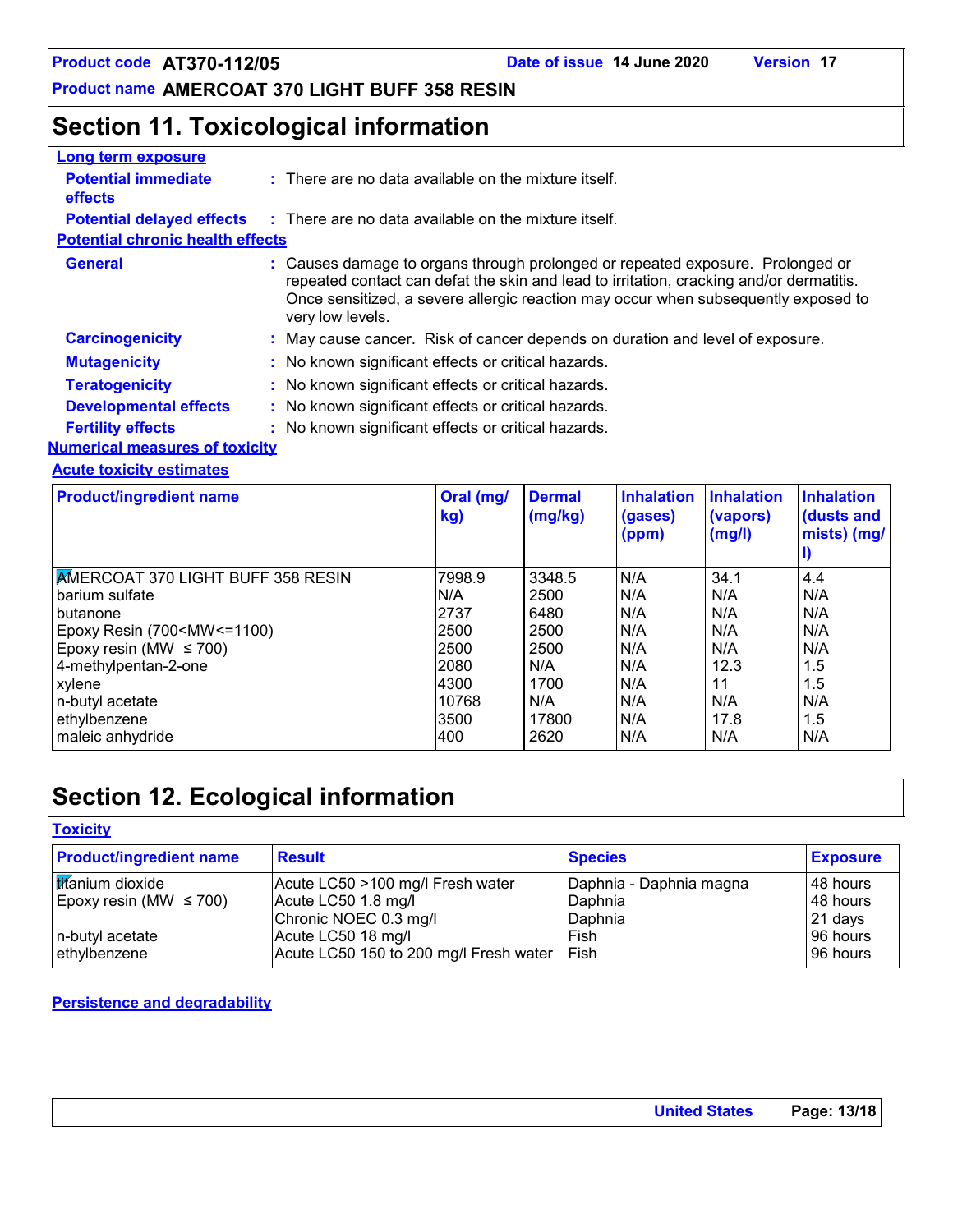## **Section 12. Ecological information**

| <b>Product/ingredient name</b>                                                        | <b>Test</b>                        | <b>Result</b> |                              | <b>Dose</b> |                                              | <b>Inoculum</b>         |
|---------------------------------------------------------------------------------------|------------------------------------|---------------|------------------------------|-------------|----------------------------------------------|-------------------------|
| $\sqrt{\mathsf{E}}$ poxy resin (MW $\leq 700$ )<br>n-butyl acetate                    | OECD 301F<br>TEPA and OECD<br>301D | 5 % - 28 days | $ 83 \%$ - Readily - 28 days |             |                                              |                         |
| <b>Product/ingredient name</b>                                                        | <b>Aquatic half-life</b>           |               | <b>Photolysis</b>            |             |                                              | <b>Biodegradability</b> |
| $ \mathbf{E}$ poxy resin (MW $\leq$ 700)<br>xylene<br>n-butyl acetate<br>ethylbenzene |                                    |               |                              |             | Not readily<br>Readily<br>Readily<br>Readily |                         |

#### **Bioaccumulative potential**

| <b>Product/ingredient name</b> | $LogP_{ow}$ | <b>BCF</b>  | <b>Potential</b> |
|--------------------------------|-------------|-------------|------------------|
| <b>b</b> utanone               | 0.29        |             | low              |
| Epoxy resin (MW $\leq$ 700)    | ົ<br>J      | 31          | low              |
| 4-methylpentan-2-one           | 1.31        |             | low              |
| <b>xylene</b>                  | 3.16        | 7.4 to 18.5 | low              |
| n-butyl acetate                | 1.78        |             | low              |
| ethylbenzene                   | 3.15        | 79.43       | low              |

#### **Mobility in soil**

**Soil/water partition coefficient (K**<sup>oc</sup>)

**:** Not available.

## **Section 13. Disposal considerations**

**Disposal methods :**

The generation of waste should be avoided or minimized wherever possible. Disposal of this product, solutions and any by-products should at all times comply with the requirements of environmental protection and waste disposal legislation and any regional local authority requirements. Dispose of surplus and non-recyclable products via a licensed waste disposal contractor. Waste should not be disposed of untreated to the sewer unless fully compliant with the requirements of all authorities with jurisdiction. Waste packaging should be recycled. Incineration or landfill should only be considered when recycling is not feasible. This material and its container must be disposed of in a safe way. Care should be taken when handling emptied containers that have not been cleaned or rinsed out. Empty containers or liners may retain some product residues. Vapor from product residues may create a highly flammable or explosive atmosphere inside the container. Do not cut, weld or grind used containers unless they have been cleaned thoroughly internally. Avoid dispersal of spilled material and runoff and contact with soil, waterways, drains and sewers.

**Disposal should be in accordance with applicable regional, national and local laws and regulations.**

**Refer to Section 7: HANDLING AND STORAGE and Section 8: EXPOSURE CONTROLS/PERSONAL PROTECTION for additional handling information and protection of employees. Section 6. Accidental release measures**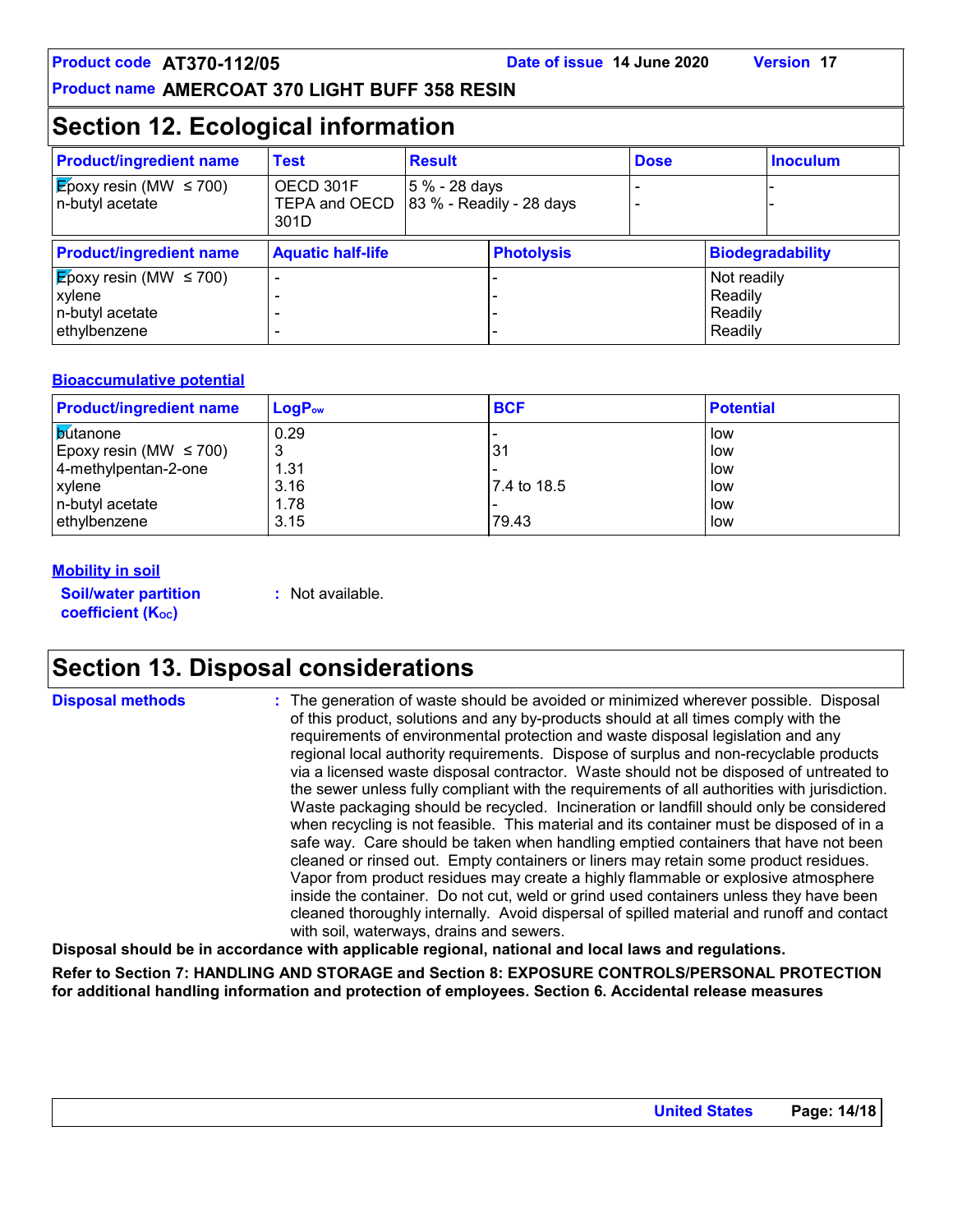## **14. Transport information**

|                                                      | <b>DOT</b>      | <b>IMDG</b>     | <b>IATA</b>     |
|------------------------------------------------------|-----------------|-----------------|-----------------|
| <b>UN number</b>                                     | <b>UN1263</b>   | <b>UN1263</b>   | <b>UN1263</b>   |
| <b>UN proper shipping</b><br>name                    | <b>PAINT</b>    | <b>PAINT</b>    | PAINT           |
| <b>Transport hazard class 3</b><br>(e <sub>s</sub> ) |                 | 3               | 3               |
| <b>Packing group</b>                                 | $\mathbf{  }$   | Ш               | Ш               |
| <b>Environmental hazards   No.</b>                   |                 | No.             | INo.            |
| <b>Marine pollutant</b><br>substances                | Not applicable. | Not applicable. | Not applicable. |
| <b>Product RQ (lbs)</b>                              | 3478.7          | Not applicable. | Not applicable. |
| <b>RQ substances</b>                                 | (xylene)        | Not applicable. | Not applicable. |

#### **Additional information**

| <b>DOT</b>  | : Package sizes shipped in quantities less than the product reportable quantity are not subject to the<br>RQ (reportable quantity) transportation requirements. |
|-------------|-----------------------------------------------------------------------------------------------------------------------------------------------------------------|
| <b>IMDG</b> | : None identified.                                                                                                                                              |
| <b>IATA</b> | : None identified.                                                                                                                                              |

**Special precautions for user Transport within user's premises:** always transport in closed containers that are **:** upright and secure. Ensure that persons transporting the product know what to do in the event of an accident or spillage.

**Transport in bulk according :** Not applicable. **to IMO instruments**

## **Section 15. Regulatory information**

#### **United States**

**United States inventory (TSCA 8b) : All components are active or exempted.** 

**U.S. Federal regulations :**

**SARA 302/304**

**SARA 304 RQ :** Not applicable.

**Composition/information on ingredients**

No products were found.

#### **SARA 311/312**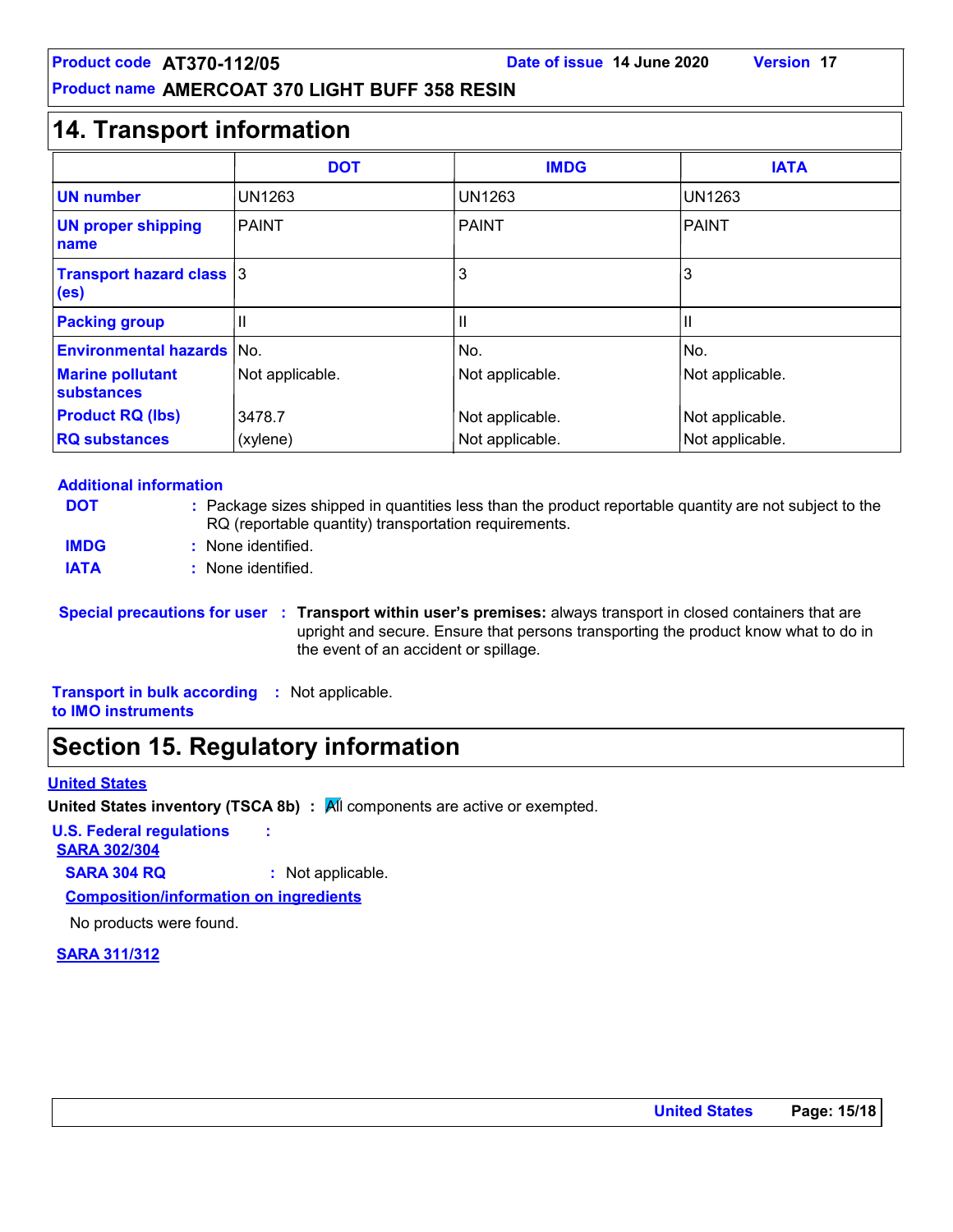**Product name AMERCOAT 370 LIGHT BUFF 358 RESIN**

## **Section 15. Regulatory information**

| <b>Classification</b> | : FLAMMABLE LIQUIDS - Category 2                                |
|-----------------------|-----------------------------------------------------------------|
|                       | ACUTE TOXICITY (inhalation) - Category 4                        |
|                       | SKIN IRRITATION - Category 2                                    |
|                       | <b>EYE IRRITATION - Category 2A</b>                             |
|                       | SKIN SENSITIZATION - Category 1                                 |
|                       | CARCINOGENICITY - Category 1A                                   |
|                       | SPECIFIC TARGET ORGAN TOXICITY (REPEATED EXPOSURE) - Category 1 |
|                       | HNOC - Defatting irritant                                       |

**Composition/information on ingredients**

| <b>Name</b>                                                                                                                                                                                                                     | $\frac{9}{6}$  | <b>Classification</b>                                                                                                                                                                     |
|---------------------------------------------------------------------------------------------------------------------------------------------------------------------------------------------------------------------------------|----------------|-------------------------------------------------------------------------------------------------------------------------------------------------------------------------------------------|
| crystalline silica, respirable<br>powder (<10 microns)                                                                                                                                                                          | $≥20 - ≤50$    | CARCINOGENICITY - Category 1A<br>SPECIFIC TARGET ORGAN TOXICITY (REPEATED<br>EXPOSURE) - Category 1                                                                                       |
| butanone                                                                                                                                                                                                                        | $≥5.0 - ≤10$   | FLAMMABLE LIQUIDS - Category 2<br>EYE IRRITATION - Category 2A<br>SPECIFIC TARGET ORGAN TOXICITY (SINGLE EXPOSURE)<br>(Narcotic effects) - Category 3<br><b>HNOC - Defatting irritant</b> |
| Epoxy Resin (700 <mw<=1100)< td=""><td><math>≥5.0 - ≤10</math></td><td><b>COMBUSTIBLE DUSTS</b><br/><b>SKIN IRRITATION - Category 2</b><br/>EYE IRRITATION - Category 2A<br/>SKIN SENSITIZATION - Category 1B</td></mw<=1100)<> | $≥5.0 - ≤10$   | <b>COMBUSTIBLE DUSTS</b><br><b>SKIN IRRITATION - Category 2</b><br>EYE IRRITATION - Category 2A<br>SKIN SENSITIZATION - Category 1B                                                       |
| titanium dioxide                                                                                                                                                                                                                | $≥1.0 - ≤5.0$  | <b>CARCINOGENICITY - Category 2</b>                                                                                                                                                       |
| Epoxy resin (MW $\leq$ 700)                                                                                                                                                                                                     | $≥1.0 - ≤4.8$  | <b>SKIN IRRITATION - Category 2</b>                                                                                                                                                       |
|                                                                                                                                                                                                                                 |                | <b>EYE IRRITATION - Category 2A</b>                                                                                                                                                       |
|                                                                                                                                                                                                                                 |                | SKIN SENSITIZATION - Category 1B                                                                                                                                                          |
| 4-methylpentan-2-one                                                                                                                                                                                                            | ≥1.0 - ≤4.6    | FLAMMABLE LIQUIDS - Category 2                                                                                                                                                            |
|                                                                                                                                                                                                                                 |                | <b>ACUTE TOXICITY (inhalation) - Category 4</b>                                                                                                                                           |
|                                                                                                                                                                                                                                 |                | EYE IRRITATION - Category 2A                                                                                                                                                              |
|                                                                                                                                                                                                                                 |                | <b>CARCINOGENICITY - Category 2</b>                                                                                                                                                       |
|                                                                                                                                                                                                                                 |                | SPECIFIC TARGET ORGAN TOXICITY (SINGLE EXPOSURE)                                                                                                                                          |
|                                                                                                                                                                                                                                 |                | (Respiratory tract irritation) - Category 3                                                                                                                                               |
|                                                                                                                                                                                                                                 |                | HNOC - Defatting irritant                                                                                                                                                                 |
| xylene                                                                                                                                                                                                                          | $≥1.0 - ≤4.5$  | FLAMMABLE LIQUIDS - Category 3                                                                                                                                                            |
|                                                                                                                                                                                                                                 |                | <b>ACUTE TOXICITY (dermal) - Category 4</b>                                                                                                                                               |
|                                                                                                                                                                                                                                 |                | <b>ACUTE TOXICITY (inhalation) - Category 4</b>                                                                                                                                           |
|                                                                                                                                                                                                                                 |                | <b>SKIN IRRITATION - Category 2</b>                                                                                                                                                       |
|                                                                                                                                                                                                                                 |                | EYE IRRITATION - Category 2A                                                                                                                                                              |
|                                                                                                                                                                                                                                 |                | SPECIFIC TARGET ORGAN TOXICITY (SINGLE EXPOSURE)                                                                                                                                          |
|                                                                                                                                                                                                                                 |                | (Respiratory tract irritation) - Category 3                                                                                                                                               |
|                                                                                                                                                                                                                                 |                | <b>ASPIRATION HAZARD - Category 1</b>                                                                                                                                                     |
| n-butyl acetate                                                                                                                                                                                                                 | $≥0.10 - ≤2.4$ | FLAMMABLE LIQUIDS - Category 2                                                                                                                                                            |
|                                                                                                                                                                                                                                 |                | SPECIFIC TARGET ORGAN TOXICITY (SINGLE EXPOSURE)                                                                                                                                          |
|                                                                                                                                                                                                                                 |                | (Narcotic effects) - Category 3                                                                                                                                                           |
|                                                                                                                                                                                                                                 | 1.0            | HNOC - Defatting irritant                                                                                                                                                                 |
| ethylbenzene                                                                                                                                                                                                                    |                | FLAMMABLE LIQUIDS - Category 2<br><b>ACUTE TOXICITY (inhalation) - Category 4</b>                                                                                                         |
|                                                                                                                                                                                                                                 |                |                                                                                                                                                                                           |
|                                                                                                                                                                                                                                 |                | <b>CARCINOGENICITY - Category 2</b><br>SPECIFIC TARGET ORGAN TOXICITY (REPEATED                                                                                                           |
|                                                                                                                                                                                                                                 |                | EXPOSURE) - Category 2                                                                                                                                                                    |
|                                                                                                                                                                                                                                 |                | <b>ASPIRATION HAZARD - Category 1</b>                                                                                                                                                     |
|                                                                                                                                                                                                                                 |                |                                                                                                                                                                                           |
|                                                                                                                                                                                                                                 |                | <b>United States</b><br>Page: 16/18                                                                                                                                                       |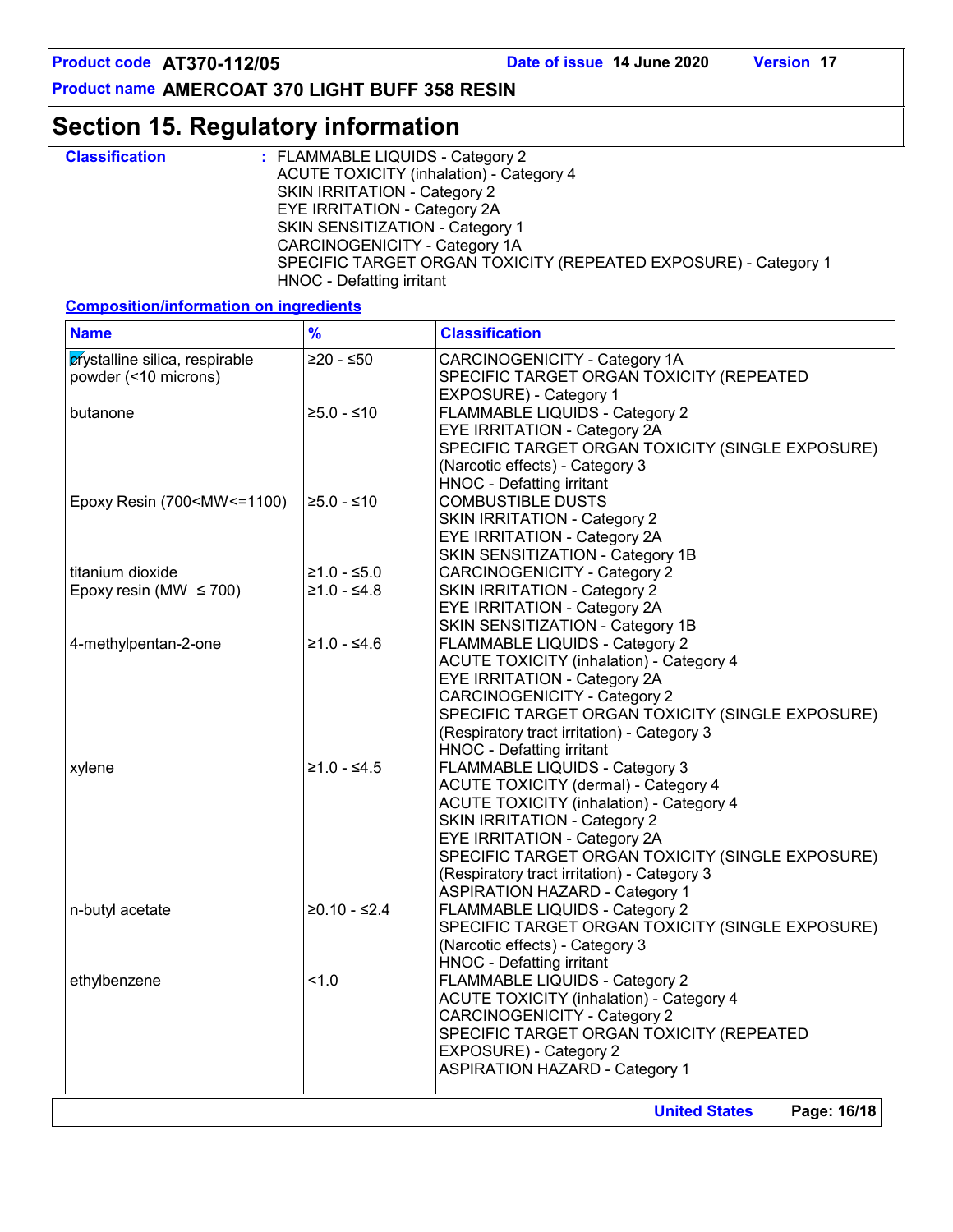| Product code AT370-112/05<br><b>Product name AMERCOAT 370 LIGHT BUFF 358 RESIN</b> |                                                                          | Date of issue 14 June 2020                                                                                                                                                                                                                                                                                                 | <b>Version 17</b>                                       |
|------------------------------------------------------------------------------------|--------------------------------------------------------------------------|----------------------------------------------------------------------------------------------------------------------------------------------------------------------------------------------------------------------------------------------------------------------------------------------------------------------------|---------------------------------------------------------|
| <b>Section 15. Regulatory information</b>                                          |                                                                          |                                                                                                                                                                                                                                                                                                                            |                                                         |
| maleic anhydride                                                                   | < 0.10                                                                   | HNOC - Defatting irritant<br><b>COMBUSTIBLE DUSTS</b><br><b>ACUTE TOXICITY (oral) - Category 4</b><br>SKIN CORROSION - Category 1B<br>SERIOUS EYE DAMAGE - Category 1<br>RESPIRATORY SENSITIZATION - Category 1A<br>SKIN SENSITIZATION - Category 1A<br>SPECIFIC TARGET ORGAN TOXICITY (REPEATED<br>EXPOSURE) - Category 1 |                                                         |
| <b>SARA 313</b>                                                                    |                                                                          |                                                                                                                                                                                                                                                                                                                            |                                                         |
| <b>Supplier notification</b>                                                       | <b>Chemical name</b><br>: 4-methylpentan-2-one<br>xylene<br>ethylbenzene | <b>CAS number</b><br>$108 - 10 - 1$<br>1330-20-7<br>100-41-4                                                                                                                                                                                                                                                               | <b>Concentration</b><br>$1 - 5$<br>$1 - 5$<br>$0.1 - 1$ |
|                                                                                    |                                                                          | SARA 313 notifications must not be detached from the SDS and any copying and redistribution of the SDS shall include<br>copying and redistribution of the notice attached to copies of the SDS subsequently redistributed.                                                                                                 |                                                         |

**Additional environmental information is contained on the Environmental Data Sheet for this product, which can be obtained from your PPG representative.**

#### **California Prop. 65**

**WARNING**: Cancer and Reproductive Harm - www.P65Warnings.ca.gov.

## **Section 16. Other information**

**Hazardous Material Information System (U.S.A.)**

**Health** : 2 \* **Flammability** : 3 **Physical hazards** : 0 0

( \* ) - Chronic effects

**Caution: HMIS® ratings are based on a 0-4 rating scale, with 0 representing minimal hazards or risks, and 4 representing significant hazards or risks. Although HMIS® ratings and the associated label are not required on MSDSs or products leaving a facility under 29 CFR 1910.1200, the preparer may choose to provide them. HMIS® ratings are to be used with a fully implemented HMIS® program. HMIS® is a registered trademark and service mark of the American Coatings Association, Inc.**

**The customer is responsible for determining the PPE code for this material. For more information on HMIS® Personal Protective Equipment (PPE) codes, consult the HMIS® Implementation Manual.**

**National Fire Protection Association (U.S.A.)**

| <b>Health : 2 Flammability : 3</b>            | <b>Instability</b> : 0                                                                                                                                                                                                                                                                                                                                                                                                                                                                                                                                            |
|-----------------------------------------------|-------------------------------------------------------------------------------------------------------------------------------------------------------------------------------------------------------------------------------------------------------------------------------------------------------------------------------------------------------------------------------------------------------------------------------------------------------------------------------------------------------------------------------------------------------------------|
| Date of previous issue                        | : 12/8/2019                                                                                                                                                                                                                                                                                                                                                                                                                                                                                                                                                       |
| <b>Organization that prepared</b><br>the MSDS | : EHS                                                                                                                                                                                                                                                                                                                                                                                                                                                                                                                                                             |
| <b>Key to abbreviations</b>                   | $\therefore$ ATE = Acute Toxicity Estimate<br><b>BCF</b> = Bioconcentration Factor<br>GHS = Globally Harmonized System of Classification and Labelling of Chemicals<br>IATA = International Air Transport Association<br>IBC = Intermediate Bulk Container<br>IMDG = International Maritime Dangerous Goods<br>LogPow = logarithm of the octanol/water partition coefficient<br>MARPOL = International Convention for the Prevention of Pollution From Ships, 1973<br>as modified by the Protocol of 1978. ("Marpol" = marine pollution)<br>$N/A = Not available$ |

**United States Page: 17/18**